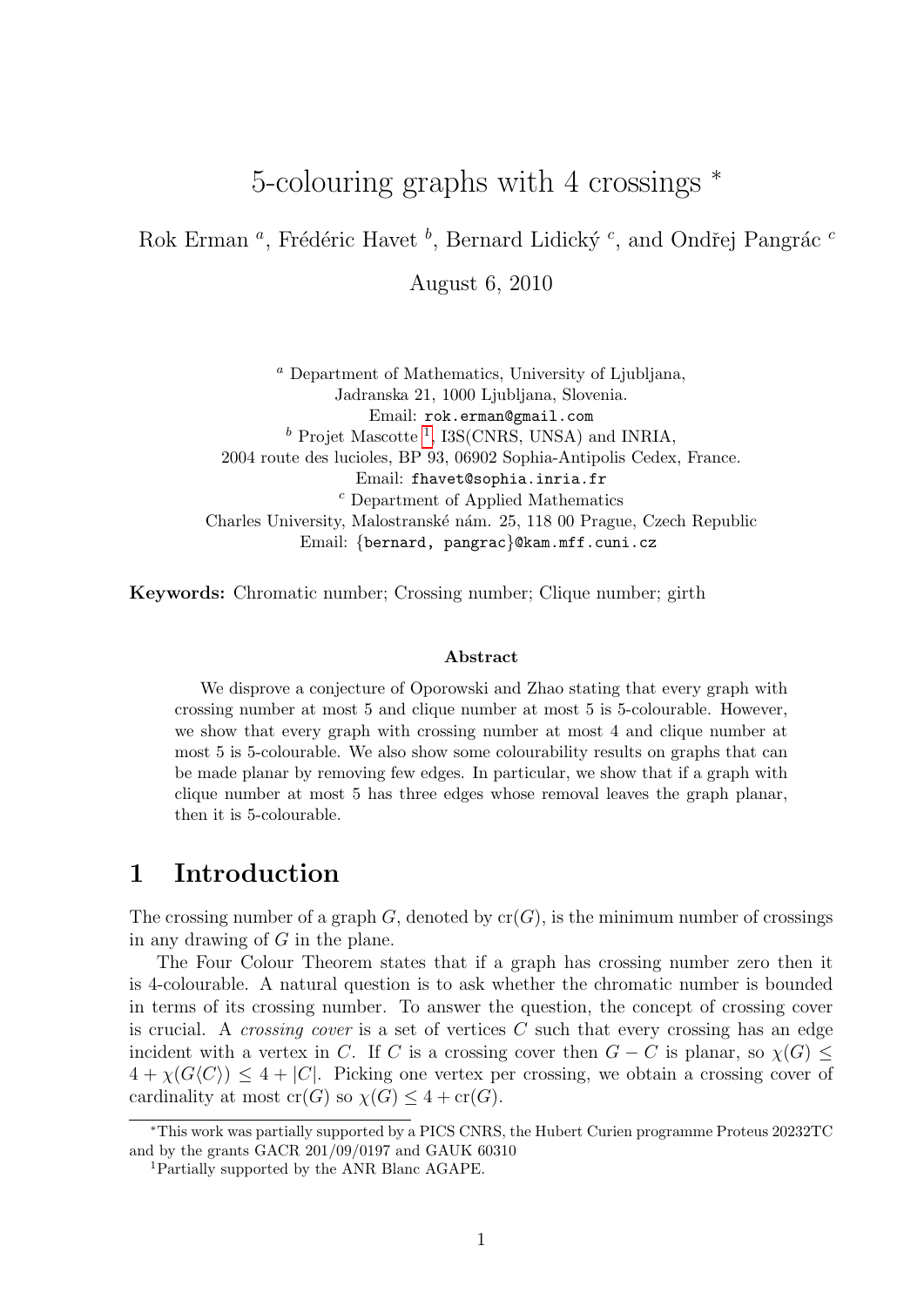This upper bound is tight only for  $cr(G) \leq 1$ . So it is natural to ask for the smallest integer  $f(k)$  such that every graph G with crossing number at most k is  $f(k)$ -colourable? An argument similar to the one above shows that  $f(k+1) \leq f(k)+1$ . Settling a conjecture of Albertson [\[1\]](#page-22-0), Schaefer [\[13\]](#page-23-0) showed that  $f(k) = O(k^{1/4})$ . This upper bound is tight up to a constant factor since  $\chi(K_n) = n$  and  $\operatorname{cr}(K_n) \leq {\binom{|E(K_n)|}{2}}$  $\binom{K_n)}{2} = \binom{\binom{n}{2}}{2} \leq \frac{1}{8}$  $\frac{1}{8}n^4$ .

Only few exact values on  $f(k)$  are known. The Four Colour Theorem states  $f(0) = 4$ and implies easily that  $f(1) \leq 5$ . Since  $cr(K_5) = 1$ , we have  $f(1) = 5$ . Oporowski and Zhao [\[12\]](#page-23-1) showed that  $f(2) = 5$ . Since  $cr(K_6) = 3$ , we have  $f(3) = 6$ . Further, Albertson et al. [\[2\]](#page-22-1) showed that  $f(6) = 6$ .

A graph G is r-critical if  $\chi(G) = r$  and  $\chi(G') < r$  for every proper subgraph G' of G. Oporowski and Zhao [\[12\]](#page-23-1) proved that  $K_6$  is the unique 6-critical graph with crossing number 3.

<span id="page-1-1"></span>**Theorem 1.1** (Oporowski and Zhao [\[12\]](#page-23-1)). If  $\text{cr}(G) \leq 3$  and  $\omega(G) \leq 5$  then  $\chi(G) \leq 5$ .

Oporowski and Zhao [\[12\]](#page-23-1) asked whether the conclusion remains true even if  $cr(G) \in$  $\{4, 5\}.$ 

**Problem 1.2** (Oporowski and Zhao [\[12\]](#page-23-1)). If  $\text{cr}(G) \leq 5$  and  $\omega(G) \leq 5$ , is G 5-colourable?

We answer in the negative by showing a counterexample. The help of Zdeněk Dvořák was greatly appreciated while obtaining this result.

<span id="page-1-3"></span>**Theorem 1.3.** There exists a graph G such that  $cr(G) = 5$ ,  $\omega(G) \leq 5$  and  $\chi(G) = 6$ .

On the other hand we answer in the affirmative when  $cr(G) = 4$ .

<span id="page-1-0"></span>**Theorem 1.4.** If  $\text{cr}(G) \leq 4$  and  $\omega(G) \leq 5$  then  $\chi(G) \leq 5$ .

A key notion in the proof of Theorem [1.4](#page-1-0) is the one of dependent crossings. The cluster of a crossing is the set of endvertices of its two edges. Two crossings are *dependent* if their clusters intersects.

Settling a conjecture of Albertson  $[1]$ , Král' and Stacho  $[11]$  showed the following.

<span id="page-1-4"></span>**Theorem 1.5** (Král' and Stacho [\[11\]](#page-23-2)). If a graph G has a drawing in the plane in which no two crossings are dependent, then  $\chi(G) \leq 5$ .

Loosely speaking, this theorem states that if the crossings are far apart from each other then the graph is 5-colourable. On the other hand, if all the crossings are very close, that is if all their clusters share a common vertex, then the graph is also 5-colourable. In the same vein, we show that if the crossings are covered by  $2k$  edges then the graph is  $(4+k)$ -colourable (Theorem [4.1\)](#page-7-0). In particular, if the crossings are covered by three edges then the graph is 6-colourable. This bound 6 is tight since  $cr(K_6) = 3$  and thus one can remove three edges from  $K_6$  to make it planar. However, by generalizing Theorem [1.1,](#page-1-1) we show that  $K_6$  is essentially the unique obstruction for such a graph to be 5-colourable.

<span id="page-1-2"></span>**Theorem 1.6.** If  $\omega(G) \leq 5$  and there exists a set F of at most three edges such that  $G \setminus F$  is planar then  $\chi(G) \leq 5$ .

Related open problems are discussed in the final section.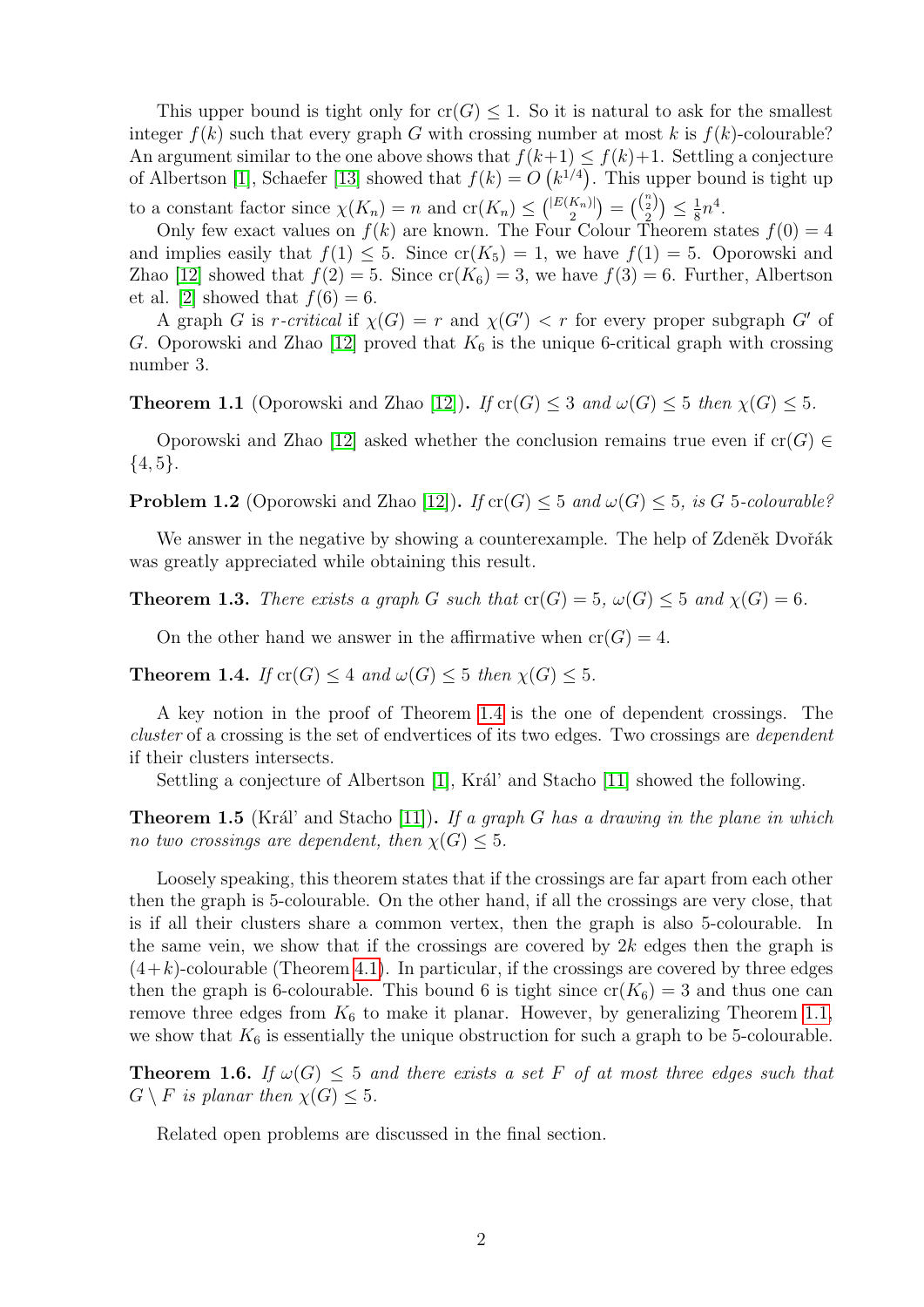## 2 Preliminaries

### 2.1 Drawings of graphs

A drawing  $\tilde{G}$  (in the plane or the sphere) of a graph  $G = (V, E)$  consists of a bijection D from  $V \cup E$  into a set  $\tilde{V} \cup \tilde{E}$  such that

- (i)  $\tilde{V}$  is the image of V and a set of distincts points in the plane;
- (ii) for any edge  $e = uv$ , the element  $D(e) = \tilde{e}$  of  $\tilde{E}$  is the image of a continuous injective mapping  $\phi_e$  from [0, 1] to the plane which is simple (i.e. does not intersect itself) such that  $\phi_e(0) = D(u), \phi_e(1) = D(v)$  and  $\phi_e([0,1]) \cap \tilde{V} = \emptyset$ ;
- (iii) every point in the plane is in at most two images of edges unless it is in  $\tilde{V}$ ;
- (iv) for two distincts edges  $e_1$  and  $e_2$  of E,  $\tilde{e_1}$  and  $\tilde{e_2}$  intersects in a finite number of points.

We shall often confound the vertex and edge sets of a graph with their image in one of its drawings.

A crossing in a drawing of G is a point in the plane minus  $\tilde{V}$  that belongs to two edges. Formally, it is a point of  $\phi_{e_1}(]0,1[) \cap \phi_{e_2}(]0,1[)$  for some edges  $e_1$  and  $e_2$ . A portion of an edge e is a subarc of  $\phi_e[0, 1]$  between two consecutives endpoints or crossings on e. A portion from  $a$  to  $b$  is called an  $(a, b)$ -portion.

A graph is planar if it has a drawing without crossings. An easy consequence of Euler's Formula is the following well known proposition.

<span id="page-2-0"></span>**Proposition 2.1.** If G is planar then  $|E(G)| \leq 3|V(G)| - 6$ .

A drawing of G is optimal if it minimizes the number of crossings. Note that two edges may intersect several times, either in endvertices or crossings. However, thanks to the two following lemmas, we will only consider nice drawings, i.e. drawings such that two edges intersect at most once.

**Lemma 2.2.** Let G be a graph. If  $cr(G) \leq k$  then G has a nice drawing with at most k crossings.

Proof. Consider an optimal drawing of G that minimizes the number of crossings between edges with a common vertex. Suppose, by contradiction, that two edges  $e_1 = u_1v_1$  and  $e_2 = u_2v_2$  intersect at least twice. Let a and b be two points in the intersection of  $e_1$ and  $e_2$ . Without loss of generality we may assume that  $u_1, u_2, v_1$ , and  $v_2$  are in the exterior of the closed curve C which is the union of the  $(a, b)$ -portion  $P_1$  on  $u_1v_1$  and the  $(a, b)$ -portion  $P_2$  on  $u_2v_2$ . We may also assume that  $P_1$  contains at least as many crossings as  $P_2$ .

Then one can redraw  $u_1v_1$  along the  $(u_1, a)$ -portion of  $e_1$ ,  $P_2$ , and the  $(b, v_1)$ -portion of  $e_1$  slightly in the exterior of C so that  $e_1$  and  $e_2$  do not cross anymore. Doing so, all the crossings of  $P_1$  including a and b (if they were crossings) disappear while a crossing is created per crossings of  $P_2$  distinct from a and b. Since one of  $\{a, b\}$  must be a crossing (there are no parallel arcs), we obtain a drawing with one crossing less, a contradiction.  $\Box$ 

Similarly, one can show the following lemma.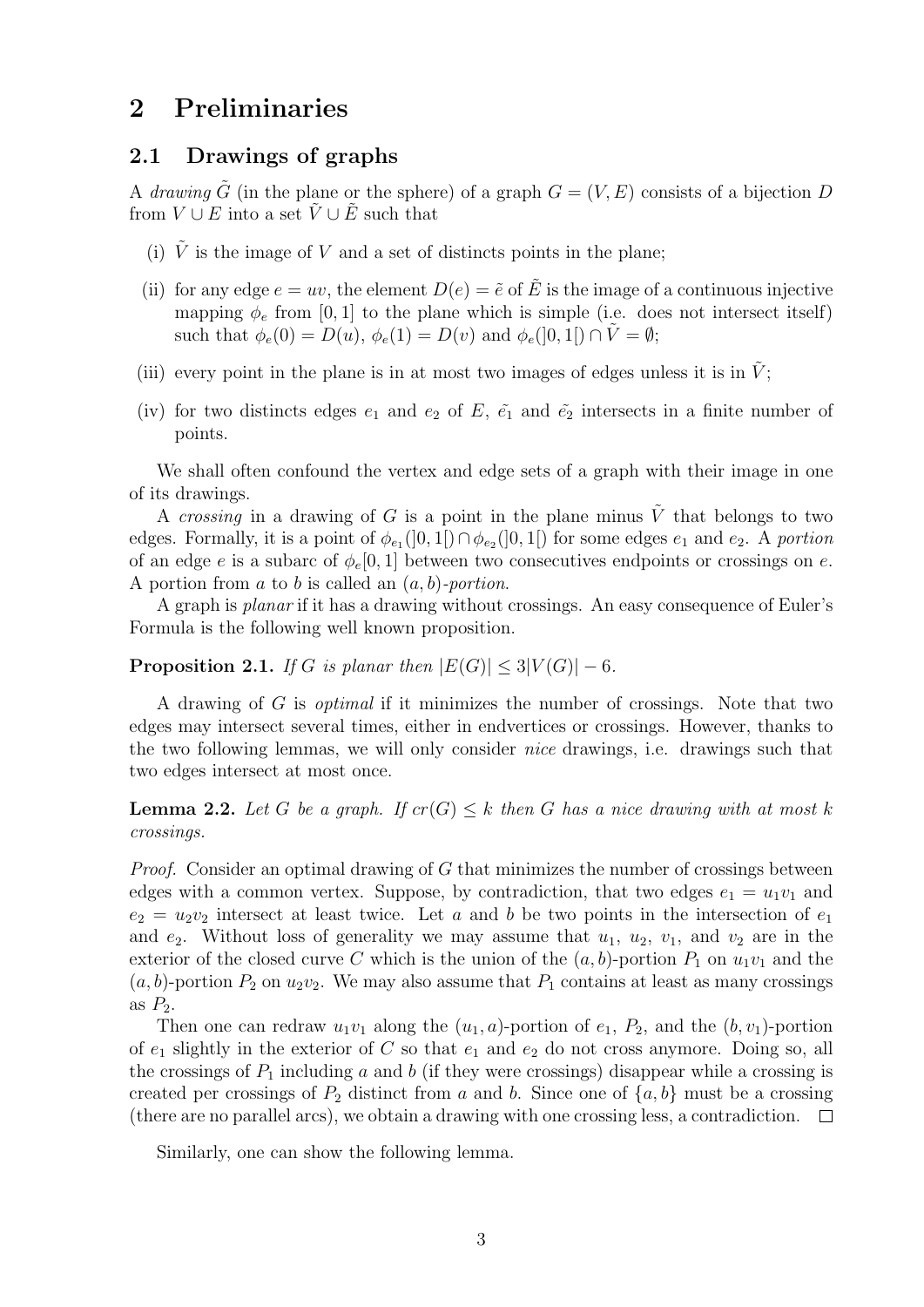

<span id="page-3-0"></span>Figure 1: Drawing of  $K_6$  with three crossings.

**Lemma 2.3.** Let G be a graph. Assume that there is a set F of k edges such that  $G \setminus F$ is planar. Then there exists a nice drawing of G such that each crossing contains at least one edge of F.

In this paper, we consider only nice drawings. Thus a crossing is uniquely defined by the pair of edges it belongs to. Henceforth, we will often confound a crossing with this set of two edges.

A face of a drawing  $\tilde{G}$  is a connected component of the space obtained by deleting  $\tilde{V} \cup \tilde{E}$  from the plane. We let  $F(\tilde{G})$  (or simply F) be the set of faces of  $\tilde{G}$ . We say that a vertex v or a portion of an edge is incident to  $f \in \tilde{F}$  if v is contained in the closure of f. The boundary of f, denoted by  $bd(f)$  consists of the vertices and maximum (with respect to inclusion) portions of edges incident to it. An embedding of a graph is the set of boundaries of the faces of some drawing of  $G$  in the plane.

<span id="page-3-2"></span>**Lemma 2.4.** Free to rename the vertices, there is only one embedding of  $K_6$  using exactly three crossings. (See Figure [1.](#page-3-0))

*Proof.* Let A be an embedding of  $K_6$  using three crossings. Let us show that it is unique. First we observe that every edge is crossed at most once. Otherwise, there will be two edges whose removal leaves the graph planar which is a contradiction to Proposition [2.1.](#page-2-0) As every cluster of a crossing contains four vertices, there must be a vertex v contained in two of them. Note that v cannot be in all three clusters since  $K_6 - v$  (which is isomorphic to  $K_5$ ) is not planar. Let  $e_1 = vx$  and  $e_2 = vy$  be the two crossed edges adjacent to v and  $e_3$  one of the edges of the crossing whose cluster does not contain v.  $K_6 \setminus \{e_1, e_2, e_3\}$  is a planar triangulation T where  $deg(v) = 3$ .

We denote  $a, b, c$  the neighbours of v in T. They must induce a triangle. Without loss of generality, ab and bc are the edges crossed by  $e_1$  and  $e_2$ , respectively.

As T is a triangulation *abx* and *bcy* form triangles. Moreover, *xby* is also a triangle as x and y are consecutive neighbours around b. The last two edges, which are not discussed yet, are xc and ya. They must cross inside bxyc (one of them is  $e_3$ ). Hence A is unique.  $\square$ 

<span id="page-3-1"></span>**Lemma 2.5.** A drawing of  $K_5$  with all vertices incident to the same face requires 5 crossings.

<span id="page-3-3"></span>*Proof.* Let us number the vertices of  $K_5$   $v_1, v_2, v_3, v_4, v_5$  in the clockwise order around the boundary of the face f incident to them. Then free to redraw the edges  $v_1v_2$ ,  $v_2v_3$ ,  $v_3v_4$ ,  $v_4v_5$  and  $v_5v_1$ , we may assume that the boundary is the cycle  $v_1v_2v_3v_4v_5$  and that f is its interior. Now both  $v_1v_3$  and  $v_2v_4$  are in the exterior of C and thus must cross. Similarly,  $\{v_2v_4, v_3v_5\}, \{v_3v_5, v_4v_1\}, \{v_4v_1, v_5v_2\}$  and  $\{v_5v_2, v_1v_3\}$  are crossings.  $\Box$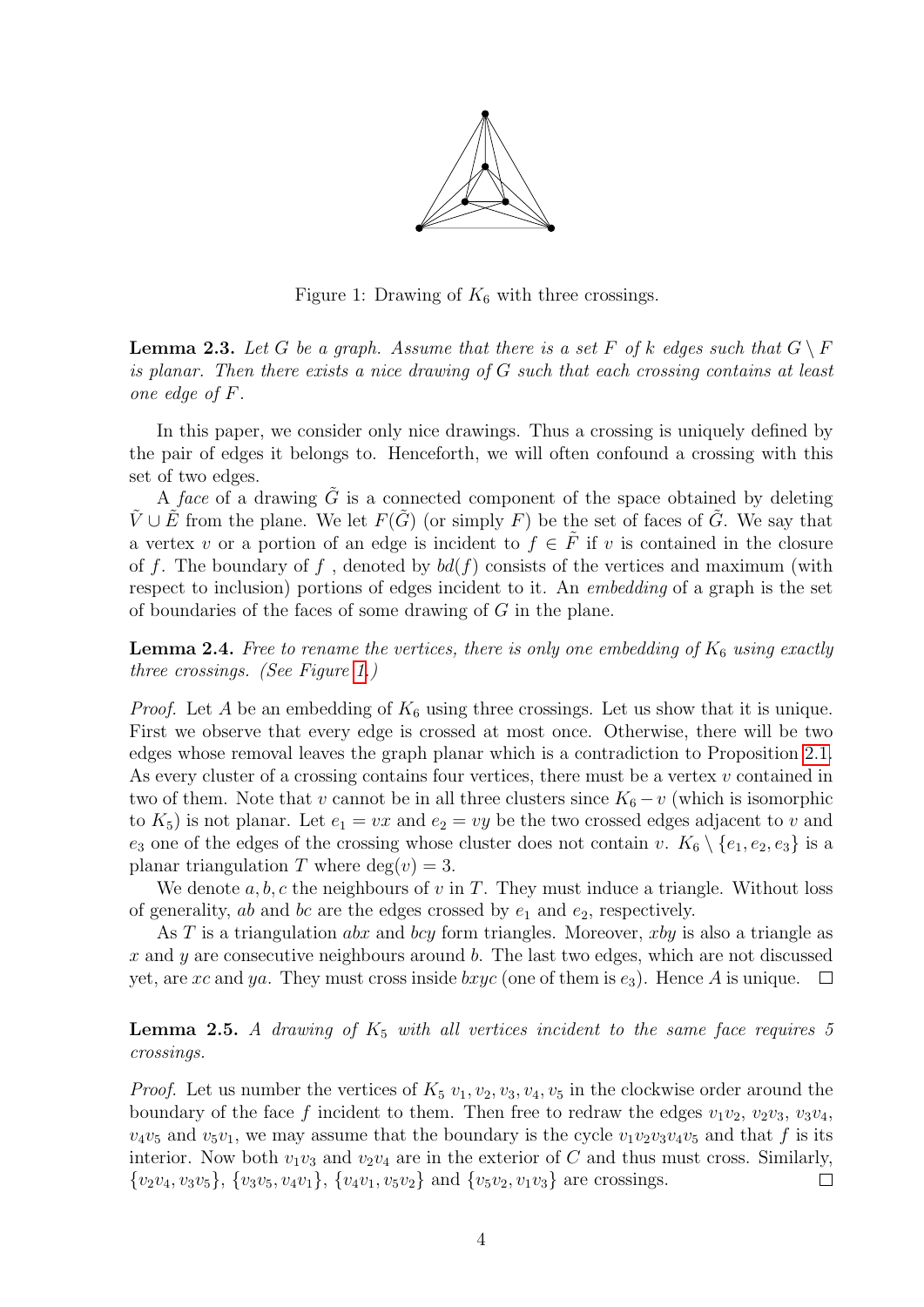**Lemma 2.6.** A drawing of  $K_{2,3}$  such that vertices of each part are in a common face requires at least one crossing.

*Proof.* Let  $({u_1, u_2}, {v_1, v_2, v_3})$  be the bipartition of  $K_{2,3}$ . Suppose by contradiction that  $K_{2,3}$  has a drawing such that each part of the bipartition is in a common face. Then adding a vertex  $u_3$  is the face incident to the vertices  $v_1, v_2$  and  $v_3$  and connecting  $u_3$  to those vertices by new edges yields a drawing of  $K_{3,3}$  with no crossing which contradicts the fact that  $K_{3,3}$  is not planar.  $\Box$ 

### 2.2 Properties of 6-critical graphs

Let  $G$  be a graph and a drawing of it. A *stable crossing cover* is a set which is both stable and a crossing cover.

<span id="page-4-1"></span>**Lemma 2.7.** If G has a stable crossing cover W then  $G$  is 5-colourable.

*Proof.* Use the Four Colour Theorem on  $G - W$  and extend the colouring to G by using a fifth colour on W. П

Let G be a graph and  $u, v$  be vertices of G. The operation of *identification* of u and v in G results in a graph denoted by  $G/\{u, v\}$ , which is obtained from  $G - \{u, v\}$  by adding a new vertex w and the set of edges  $\{wz \mid uz \text{ or } vz \text{ is an edge of } G\}.$ 

<span id="page-4-2"></span>**Lemma 2.8.** Let G be a graph and v be a 5-vertex of G. Let u and w be two non-adjacent neighbours of v. If  $(G - v)/\{u, w\}$  is 5-colourable then so is G.

*Proof.* A proper 5-colouring of  $(G-v)/\{u, w\}$  corresponds to a proper 5-colouring of  $G-v$ such that  $u$  and  $w$  are coloured by the same colour. So it can be extended to a proper 5-colouring of  $G$  by assigning a colour to  $v$ .  $\Box$ 

Let G be a graph and a drawing of it in the plane. A cycle is *separating* if it has a vertex in its interior and a vertex in its exterior. A cycle  $C$  is non-crossed if all its edges are non-crossed. It is regular if any cluster of a crossing containing an edge of C contains at least three vertices of C.

<span id="page-4-0"></span>**Lemma 2.9.** Let G be a 6-critical graph. In every drawing of G in the plane, there is no separating regular 3-cycle.

*Proof.* Suppose, by way of contradiction, that there is a regular 3-cycle C. Let  $G_1$  be the graph induced by the vertices in  $C$  and inside  $C$  and  $G_2$  a graph induced by the vertices in C and outside C. Since C is separating both  $G_1$  and  $G_2$  have less vertices than G. Hence, by 6-criticality of  $G$ , they are 5-colourings of those graphs. In addition, in both colourings, the colours of the vertices of  $C$  are distinct. So, free to permute the colours, one can assume that the two 5-colourings of  $G_1$  and  $G_2$  agree on C. Hence their union yields a 5-colouring of G.  $\Box$ 

<span id="page-4-3"></span>**Lemma 2.10.** Let G be a 6-critical graph distinct from  $K_6$ . In every nice drawing of G, there is no separating triangle such that

- at most one of its edges is crossed, and
- there is at most one crossing in its interior.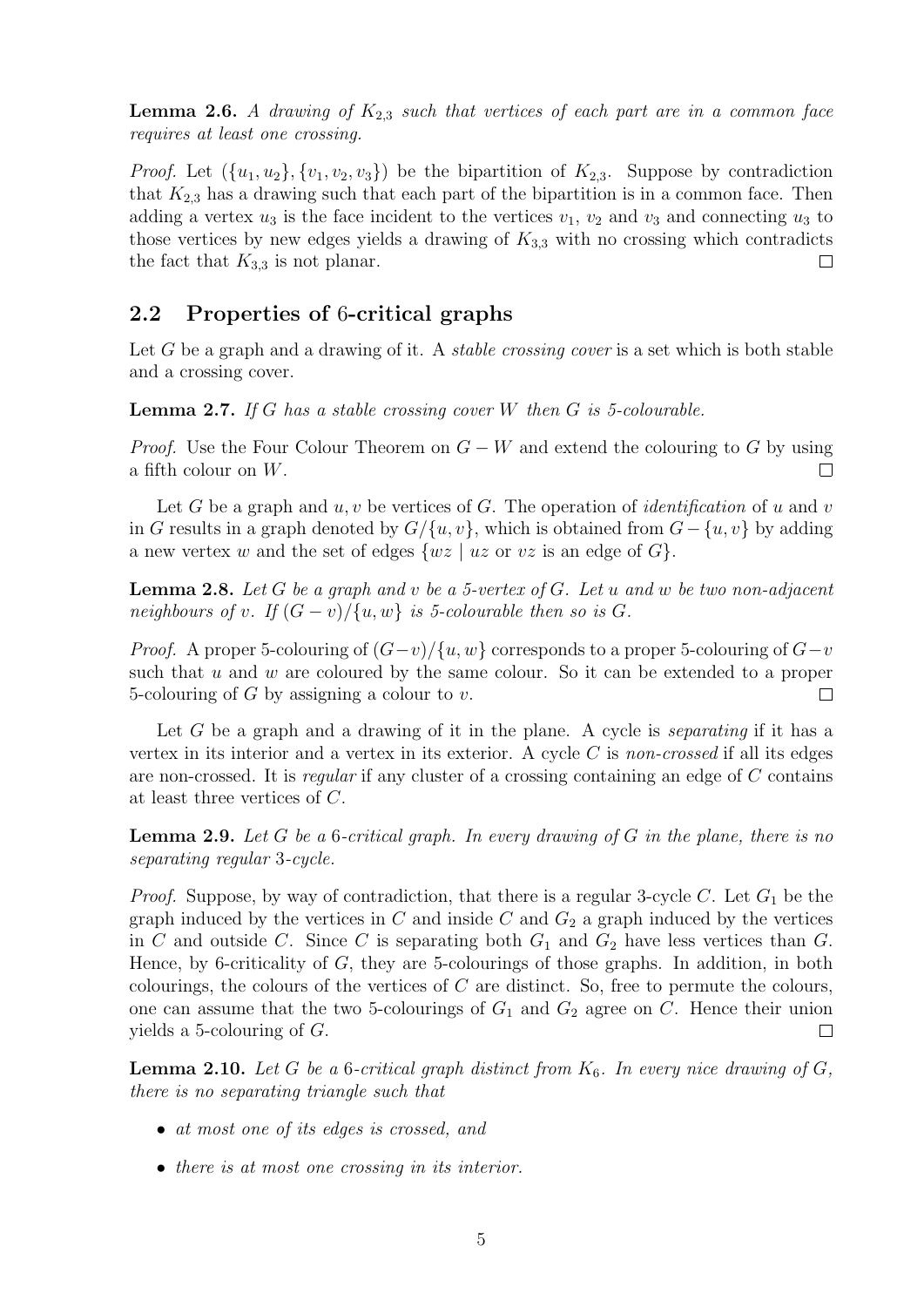*Proof.* Suppose, by way of contradiction, that such a cycle  $C = x_1x_2x_3$  exists. Then by Lemma [2.9,](#page-4-0) one of its edges, say  $x_2x_3$ , is crossed. Let uv be the edge crossing it with u inside C and v outside. By Lemma [2.9,](#page-4-0) C is not regular, so  $u \neq x_1$ . Moreover,  $u \notin \{x_2, x_3\}$ since the drawing is nice.

Let  $G_1$  be the graph induced by C and the vertices outside C. Then  $G_1$  admits a 5-colouring  $c_1$  since G is 6-critical.

Let  $G_2$  be the graph obtained from the graph induced by  $C$  and the vertices inside  $C$ by adding the edges  $ux_1, ux_2$  and  $ux_3$  if they do not exist. Observe that  $G_2$  has a planar drawing with at most 2 crossings. Indeed the edge  $ux_1$  may be drawn along uv and then a path in the outside of C and the edges  $ux_2$  and  $ux_3$  may be drawn along the edges of the crossing  $\{x_2x_3, uv\}$ . Thus  $G_2$  admits a 5-colouring  $c_2$ .

In both colourings, the colours of the vertices of  $C$  are distinct. So, free to permute the colours, we may assume that  $c_1$  and  $c_2$  agree on C. One can also choose for u a colour of  $\{1, \ldots, 5\} \setminus \{c_2(x_1), c_2(x_2), c_2(x_3)\}\$  so that  $c_2(u) \neq c_1(v)$ . Then the union of  $c_1$  and  $c_2$ is a 5-colouring of  $G$ .  $\Box$ 

<span id="page-5-3"></span>**Lemma 2.11.** Let G be a 6-critical graph. In every drawing of G in the plane, there is no non-crossed 4-cycle C such that

- C has a chord in its exterior,
- C and its interior is a plane graph, and
- the interior of C contains at least one vertex.

*Proof.* Suppose, by way of contradiction, that there is a 4-cycle  $C = tuvw$  satisfying the properties above with  $vt$  a chord in its exterior. Consider the graph  $G_1$ , which is obtained from G by removing the vertices inside C. Since G is 6-critical,  $G_1$  admits a 5-colouring  $c_1$  in  $\{1, 2, 3, 4, 5\}$ . Without loss of generality, we may assume that  $c_1(v) = 5$ . Hence  ${c_1(t), c_1(u), c_1(w)} \subset {1, 2, 3, 4}.$ 

Now consider the graph  $G_2$  which is obtained from G by removing the vertices outside C. If  $c_1(u) = c_1(w)$ , let H be the graph obtained from  $G_2 - v$  by identifying u and w. If  $c_1(u) \neq c_1(w)$ , let H be the graph obtained from  $G_2 - v$  by adding the edge uw if it does not already exist. In both cases  $H$  is a planar graph. Hence  $H$  admits a 4-colouring  $c_2$ in  $\{1, 2, 3, 4\}$ . Moreover, by construction of H,  $c_2(u) = c_2(w)$  if and only if  $c_1(u) = c_1(w)$ . Hence free to permute the colours, we may assume that  $c_1$  and  $c_2$  agree on  $\{t, u, w\}$ .

Hence the union of  $c_1$  and  $c_2$  is a 5-colouring of  $G$ .

### 2.3 6-critical graphs embeddable on the torus or the Klein bottle

 $\Box$ 

In the proof of Theorem [1.6,](#page-1-2) we use the list of all 6-critical graphs embeddable on the torus which was obtained by Thomassen [\[16\]](#page-23-3) and the list of all 6-critical graphs embeddable on the Klein bottle which was obtained independently by Chenette et al. [\[3\]](#page-23-4) and Kawarabayashi et al. [\[10\]](#page-23-5).

<span id="page-5-0"></span>**Theorem 2.12** (Thomassen [\[16\]](#page-23-3)). There are four non-isomorphic 6-critical graphs embeddable on the torus. Three of them are depicted in Figure [2](#page-6-0) and the last one is a 6-regular graph on 11 vertices.

<span id="page-5-2"></span><span id="page-5-1"></span>**Theorem 2.13** (Chenette et. al. [\[3\]](#page-23-4); Kawarabayashi et al. [\[10\]](#page-23-5)). *There are nine non*isomorphic 6-critical graphs embeddable on the Klein bottle. They are depicted in Figure [2.](#page-6-0)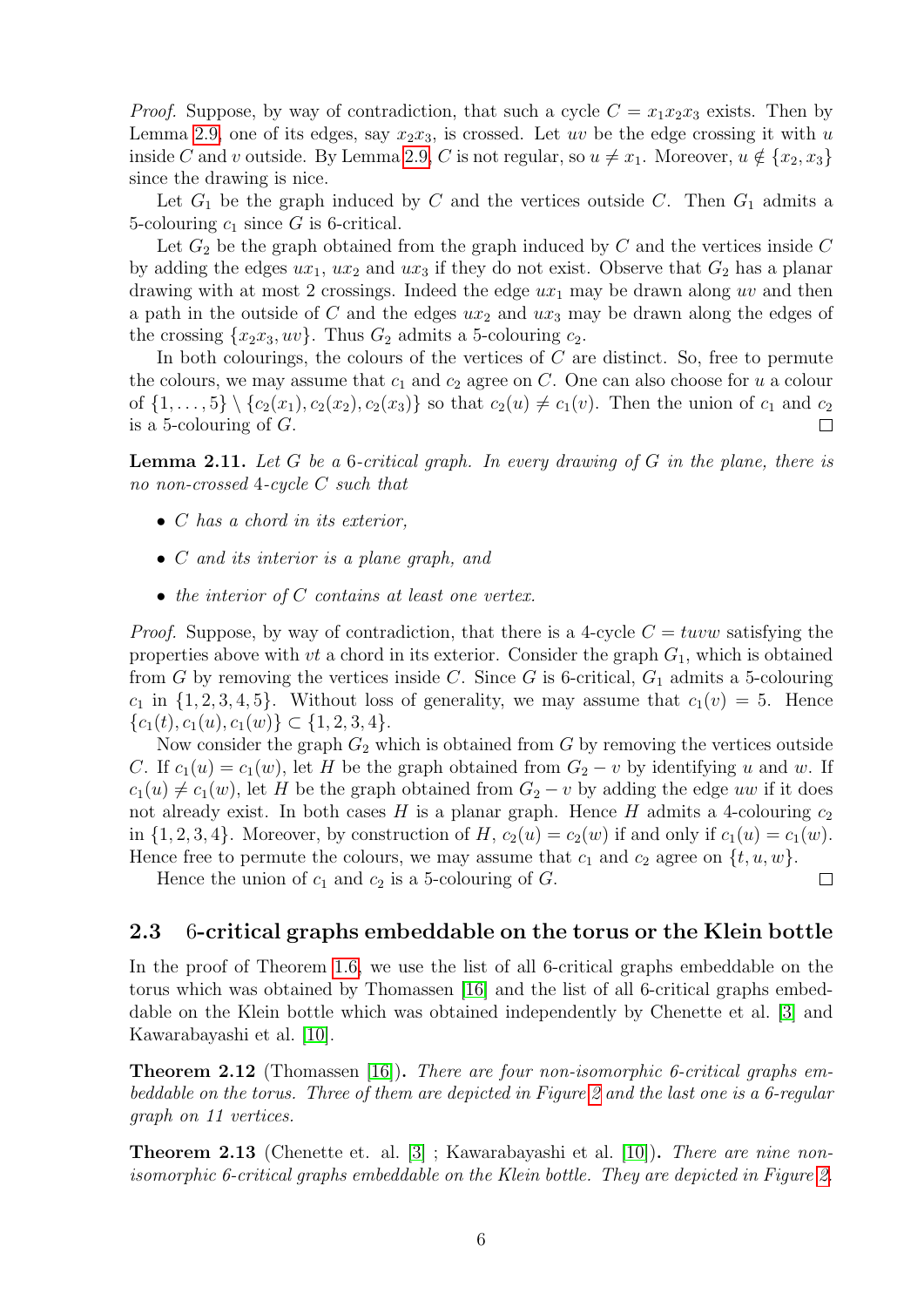

<span id="page-6-0"></span>Figure 2: 6-critical graphs embeddable on the Klein bottle. The first three of them are embeddable on torus as well.

**Lemma 2.14.** Let G be a 6-critical graph embeddable on the torus different from  $K_6$ . Then it is not possible to make G planar by removing three edges.

Proof. We know the complete list of graphs which must be checked due to Theorem [2.12.](#page-5-0) For all of them except  $K_6$ , we have  $|E| > 3|V| - 3$ . Thus the graphs are not planar after removing three edges according to Proposition [2.1.](#page-2-0)  $\Box$ 

<span id="page-6-1"></span>**Lemma 2.15.** Let G be a 6-critical graph embeddable on the Klein bottle different from  $K<sub>6</sub>$ . Then it is not possible to make G planar by removing three edges.

Proof. We know the complete list of graphs which must be checked due to Theorem [2.13.](#page-5-1) For all of those graphs except  $K_6$ ,  $H_1$  and  $H_2$ , we have  $|E| > 3|V| - 3$ . Thus those graphs are not planar after removing three edges according to Proposition [2.1.](#page-2-0)

Now we need to deal with the last two graphs  $H_1$  and  $H_2$ , see Figure [2.](#page-6-0) Let us first examine  $H_1$ . It contains two edge disjoint copies of  $K_6$  without one edge. Each of these copies needs at least two edges to be removed by Proposition [2.1,](#page-2-0) so  $H_1$  needs at least four edges to be removed.

Let us now examine  $H_2$ . Let F be a set of edges such that  $H_2 \setminus F$  is planar. Let us denote by u and v the two vertices of the only 2-cut of  $H_2$ , see Figure [2.](#page-6-0) Observe that  $H_2 - \{u, v\}$  is a disjoint union of  $K_5$  and  $K_4$ . Since  $K_5$  is not planar, one edge e of this  $K_5$  is in F. But there is still a  $(u, v)$ -path P in  $K_5 \setminus e$ . Then the union of the graph induced by u, v, the vertices of the  $K_4$  and the path P is a subdivision of  $K_6$ . Thus, by Proposition [2.1](#page-2-0) for  $K_6$ , at least three of its edges must be in F. Thus  $|F| \geq 4$ .  $\Box$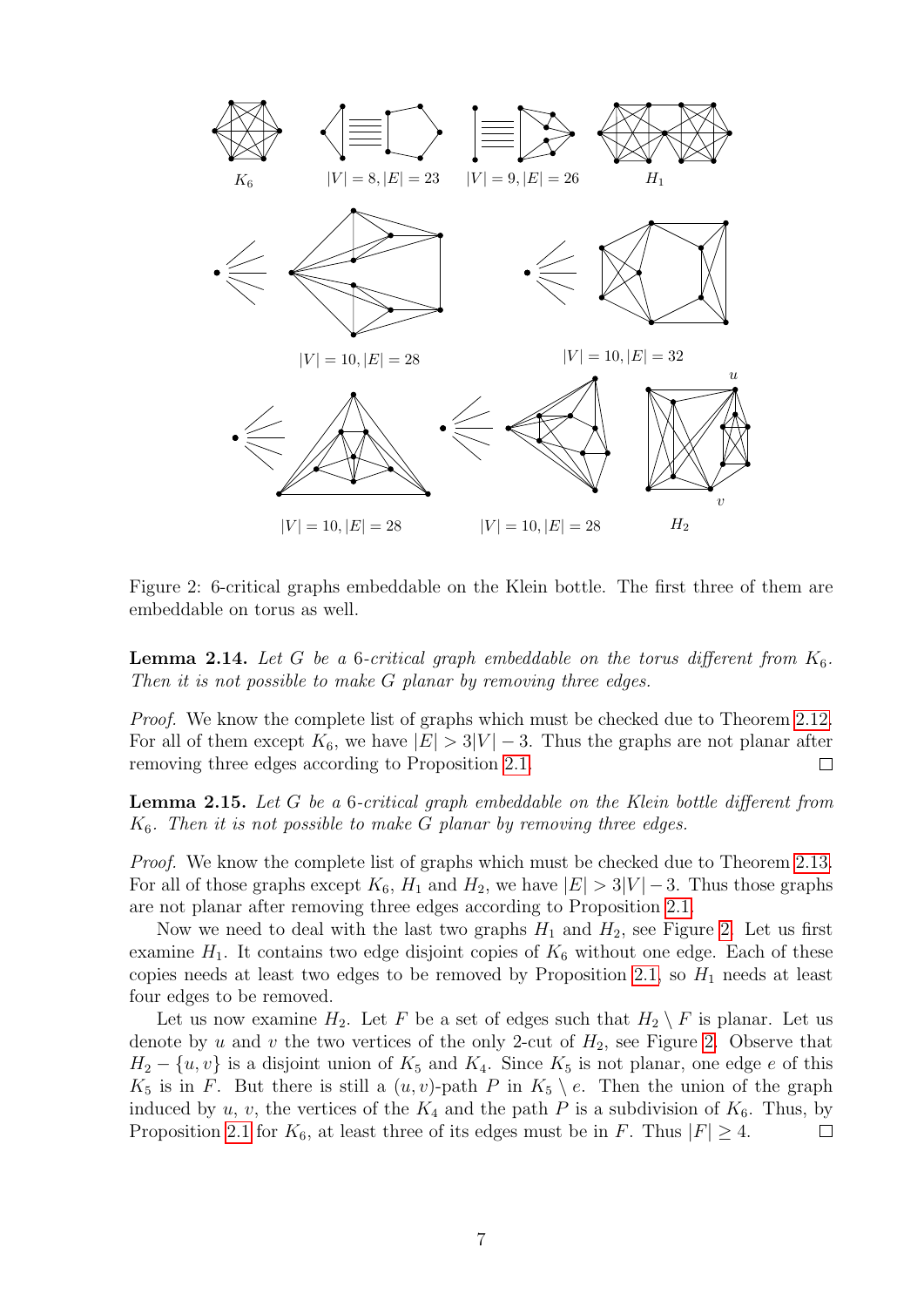## 3 6-critical graph of crossing number 5

We prove Theorem [1.3](#page-1-3) by exhibiting a drawing of a 6-critical graph  $G$  using 5 crossings which is not  $K_6$ .

Theorem [3](#page-7-1).1. The graph G depicted in Figure 3 is 6-critical.



<span id="page-7-1"></span>Figure 3: A 6-critical graph of crossing number 5.

*Proof.* We show by contradiction that  $G$  is not 5-colourable. We refer the reader to Figure [3](#page-7-1) for names of vertices. Assume that  $\rho$  is a 5-colouring of G. As vertices u, v and w form a triangle, they must get distinct colours. Without loss of generality, assume that  $\rho(u) = 1, \rho(v) = 2$  and  $\rho(w) = 3$ . The vertices a and b are adjacent to each other and to all the vertices of the triangle uvw, hence  $\{\varrho(a), \varrho(b)\} = \{4, 5\}$ . Thus  $\varrho(c) = 3$ as c is adjacent to a, b, u and v. By symmetry we obtain that  $\rho(d)$  is also 3, which is a contradiction since cd is an edge.

It can be easily checked that every proper subgraph of G is 5-colourable. So G is 6-critical.  $\Box$ 

## 4 Colouring graphs whose crossings are covered by few edges

<span id="page-7-0"></span>**Theorem 4.1.** Let G be a graph. If there is a set F of at most 2k edges such that  $G \setminus F$ is planar then G is  $(4 + k)$ -colourable.

*Proof.* We procced by induction on k. The result holds when  $k = 0$  by the Four Colour Theorem.

Suppose that the result is true for k. Let  $G = (V, E)$  be a graph with a set F of at most  $2k + 2$  edges such that  $G \setminus F$  is planar. Without loss of generality, we may assume that F is minimal, i.e. for any proper subset  $F' \subset F$ ,  $G \setminus F'$  is not planar.

Consider a planar drawing of  $G \setminus F$ . It yields a drawing of G such that each crossing contains an edge of F.

Suppose that  $|F| \leq 2k + 1$ . Let  $e = uv$  be an edge of F. By the induction hypothesis,  $G - v$  is  $(4 + k)$ -colourable because  $F \setminus e$  is a set of 2k edges whose removal leaves  $G - v$ planar. Hence  $\chi(G) \leq \chi(G - v) + 1 \leq 4 + k + 1$ .

So we may assume that  $|F| = 2k + 2$ .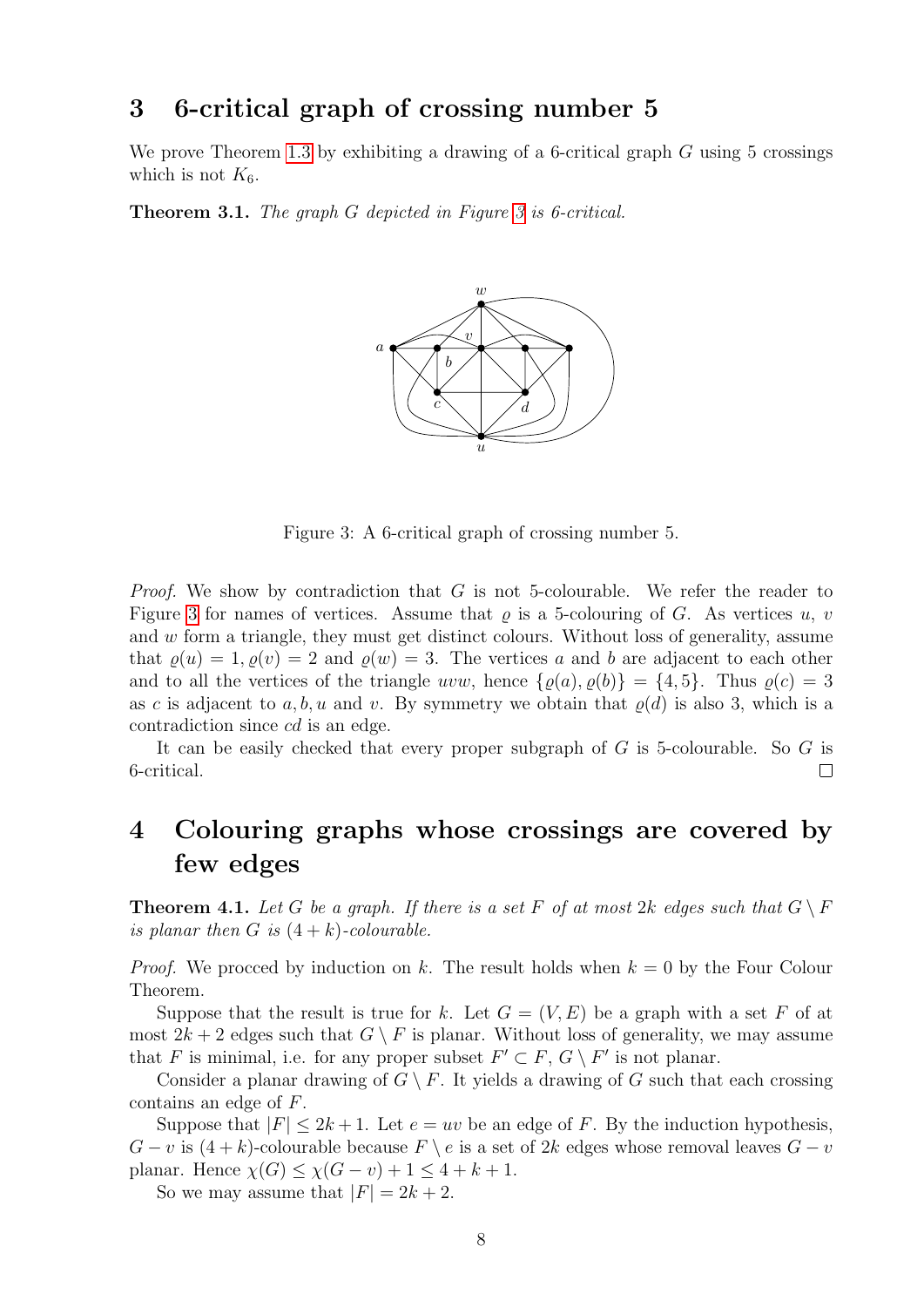If two edges e and f of F have a common vertex v, then  $G - v$  is  $(4 + k)$ -colourable because  $F \setminus \{e, f\}$  is a set of 2k edges whose removal leaves  $G - v$  planar. So  $\chi(G) \leq$  $\chi(G-v)+1 \leq 4+k+1$ . So we may assume that the edges of F are pairwise non-adjacent.

Let  $e = \{u_1, u_2\}$  and  $f = \{v_1, v_2\}$  be two edges in F. Then the endvertices of these two edges induce a  $K_4$ . Suppose for contradiction that  $u_1$  and  $v_1$  are not adjacent. Then  $G-\{u_1, v_1\}$  is  $(4+k)$ -colourable because  $F \setminus \{e, f\}$  is a set of 2k edges whose removal leaves  $G-\{u_1, v_1\}$  planar and  $u_1$  and  $v_1$  can get the same colour. So  $\chi(G) \leq \chi(G-\{u_1, v_1\})+1 \leq$  $4 + k + 1$ . Hence  $X = \{u_1, u_2, v_1, v_2\}$  induces a  $K_4$ .

We further distinguish two possible cases:

- $k = 0$ : Let the edges of F be  $e = \{u_1, u_2\}$  and  $f = \{v_1, v_2\}$  and let  $X = \{u_1, u_2, v_1, v_2\}$ . Let C be the 4-cycle induced by X in the plane graph  $G \setminus \{e, f\}$ . Note that C is a separating cycle, otherwise  $G \setminus e$  would be planar. We cut G along C and obtain two smaller graphs  $G_1$  and  $G_2$ , where both of them contain X. We 5-colour them by induction. A colouring of G can be then obtained from the 5-colourings of  $G_1$ and  $G_2$  by permuting colours on X so that the these two colourings agree on  $V(C)$ .
- $k \geq 1$ : Note that union of all endvertices of edges from F induce a complete graph  $K_{2|F|}$ . A  $K_{2|F|}$  must be planar after removing at most |F| edges. Hence the following Euler's formula holds:

$$
|E| \le 3|V| - 6 + 2k + 2
$$
  
\n
$$
{4k + 4 \choose 2} \le 3(4k + 4) + 2k - 4
$$
  
\n
$$
8k^2 - 2 \le 0
$$

Hence this case is not possible.

 $\Box$ 

Since  $cr(K_5) = 1$  and  $cr(K_6) = 3$ , Theorem [4.1](#page-7-0) is tight when  $k \leq 2$ . But  $K_6$  is the only obstacle for pushing the result further as shown by the following theorem which is equivalent to Theorem [1.6.](#page-1-2)

**Theorem 4.2.** Let G be a 6-critical graph distinct from  $K_6$ . Then for any set F of at most three edges,  $G \setminus F$  is not planar.

*Proof.* Let us consider a nice drawing of G. By Lemma [2.7,](#page-4-1) G has no stable crossing cover.

If  $|F| \leq 2$  then the result is implied by Theorem [4.1.](#page-7-0) Hence we assume that  $F =$  $\{e_1, e_2, e_3\}$ . Set  $e_i = u_i v_i$  for  $i \in \{1, 2, 3\}$ .

<span id="page-8-0"></span>**Claim 1.** The three edges of  $F$  are pairwise vertex-disjoint.

*Proof.* If there is a vertex v shared by all three edges then  $\{v\}$  is a stable crossing cover, a contradiction. Hence a vertex  $u$  is shared by at most two edges of  $F$ . Let  $s$  be the number of 2-vertices in the graph induced by F.

We now derive a contradiction for each value of  $s > 0$ . So  $s = 0$  which proves the claim.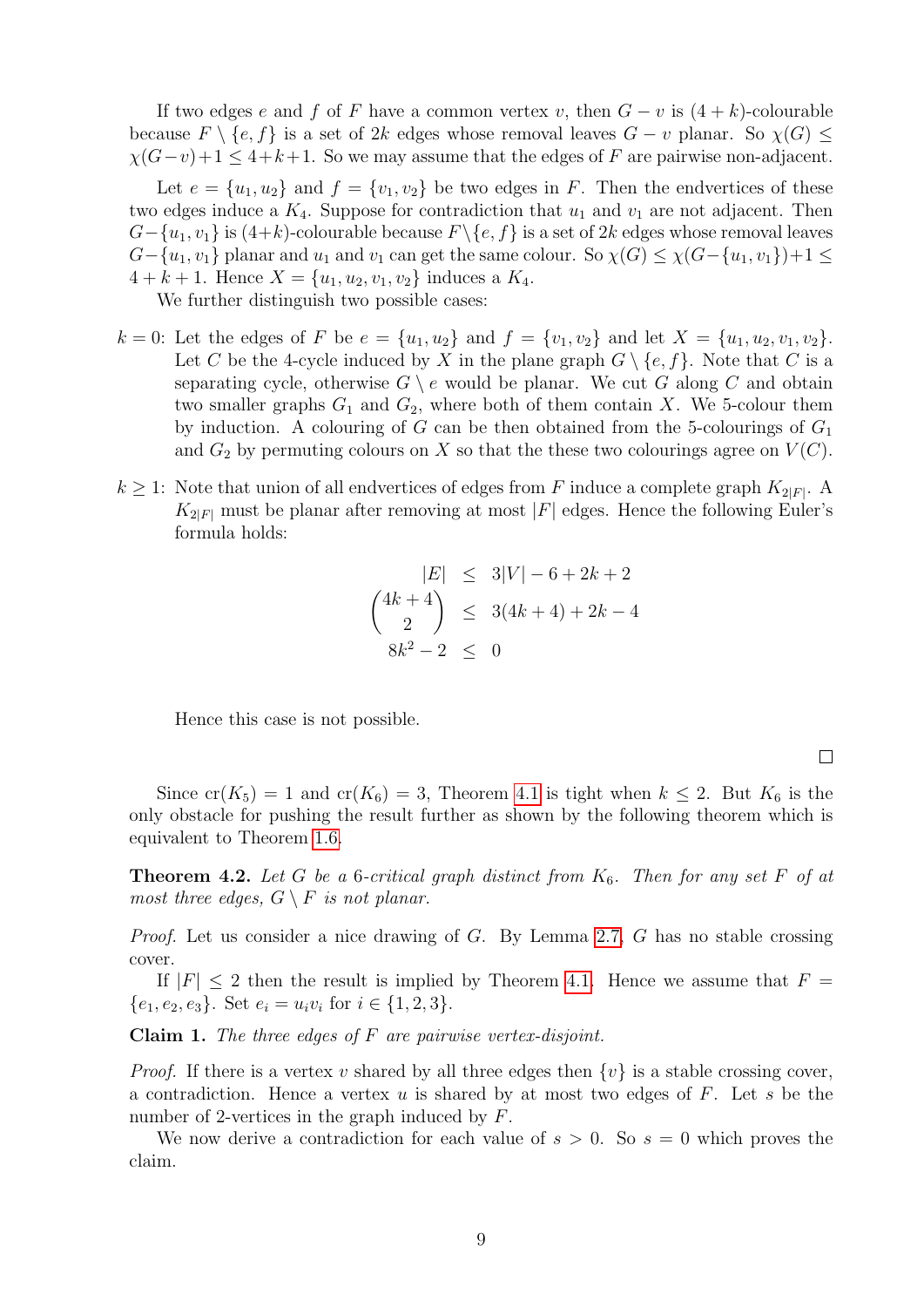- $s = 1$ : W.l.o.g.  $u = u_1 = u_2$ . None of  $\{u, u_3\}$  and  $\{u, v_3\}$  is a stable crossing cover so  $uu_3$  and  $uv_3$  are edges. We redraw the edge  $e_3$  along the path  $u_3uv_3$  such that it crosses only edges incident to u. See Figure  $4(A)$ . Then u is a stable crossing cover, a contradiction.
- s = 2: W.l.o.g.  $u = u_1 = u_2$  and  $v = v_2 = v_3$ . Then F induces a path. None of  $\{v_1, v\}$  and  $\{u, u_3\}$  is a stable crossing cover, so  $v_1v$  and  $uu_3$  are edges. We add a handle between vertices u and v. Then we draw edges of  $F$  using the handle, see Figure [4\(](#page-10-0)B). Hence G can be embedded on the torus, which is a contradiction to Lemma [2.14.](#page-5-2)
- s = 3: W.l.og.  $u = u_1 = u_2$  is one of the shared vertices. Let v and w be the other two. Note that F induces a triangle. By Proposition [2.1,](#page-2-0)  $|E(G)| \leq 3|V(G)|-3$ . Hence there must be at least 6 vertices of degree five as the minimum degree of  $G$  is five. Let x be a 5-vertex different from  $u, v$  and  $w$ . By minimality of  $G$ , there exists a 5-colouring  $\varrho$  of  $G - x$ . Free to permute the colours, we may assume that  $\varrho(u) = 1$ ,  $\rho(v) = 2$  and  $\rho(w) = 3$ . Moreover, the neighbours of x are coloured all differently. We denote by y and z the neighbours of x, which are coloured 4 and 5 respectively. We assume that  $G$  is embedded in the plane such that all crossings are covered by  $F$ . There are two consecutive neighbours of  $x$  in the clockwise order such that they have colours in  $\{1, 2, 3\}$ . We denote these vertices by a and b. Without loss of generality let the clockwise order around x be  $z, y, a, b$  and  $\rho(a) = 1$  and  $\rho(b) = 2$ . See Figure [4\(](#page-10-0)C).

Let  $A$  be the connected component of  $a$  in the graph induced by the vertices coloured 1 and 5. If A does not contain z, we can switch colours on it. Then x can be coloured by 1 and we have a contradiction. Note that the colour switch is correct even if  $u$  is in  $A$  because the new colour of  $u$  will be 5 which different from 2 and 3. Thus there must be a path between a and z of vertices coloured 1 and 5. A similar argument shows that there is a path between b and y of vertices coloured 2 and 4. These paths must be disjoint and they are not using edges of F. But they cannot be drawn in the plane without crossings, a contradiction.

 $\Box$ 

<span id="page-9-0"></span>Claim 2. For any  $i \neq j$ ,  $i, j \in \{1, 2, 3\}$ , an endvertex of  $e_i$  is adjacent to at most one endvertex of  $e_j$ .

*Proof.* Suppose not. Then w.l.o.g. we may assume that  $u_2$  is adjacent to  $u_1$  and  $v_1$ . First we redraw the edge  $e_1$  along the path  $u_1u_2v_1$ . Then every edge crossed by  $e_1$ , which is not  $e_3$ , is incident to  $e_2$ . Since  $\{u_2, u_3\}$  and  $\{u_2, v_3\}$  are not stable crossing covers,  $u_2u_3$  and  $u_2v_3$  are edges. We redraw  $e_3$  along the path  $u_3u_2v_3$ . Then, again, every edge crossed by  $e_3$ , which is not  $e_1$ , is incident to  $e_2$ . Moreover, the edges  $e_1$  and  $e_3$  cross otherwise  $\{u_2\}$ would be a stable crossing cover. See Figure [4\(](#page-10-0)D).

We distinguish several cases according to the number p of neighbours of  $v_2$  among  $u_1, v_1, u_3$  and  $v_3$ .

 $p = 0$ : The vertex  $v_2$  and a pair of two non-adjacent vertices among  $u_1, v_1, u_3$  and  $v_3$  would form a stable crossing cover. Hence  $\{u_1, v_1, u_3, v_3\}$  induces a  $K_4$ . See Figure [4\(](#page-10-0)E). By Lemma [2.9,](#page-4-0) there is no vertex inside each of the triangles  $u_2u_1u_3$ ,  $u_2u_3v_1$ ,  $u_2v_1v_3$ and  $u_2u_1v_3$ . Hence all the vertices are inside the 4-cycle  $u_1u_3v_1v_3$ . It includes the vertex  $v_2$ . We redraw  $e_1$  such that it is crossing only  $e_3$  and  $u_2v_3$ . Then  $\{v_3, v_2\}$  is a stable crossing cover, a contradiction. See Figure [4\(](#page-10-0)F).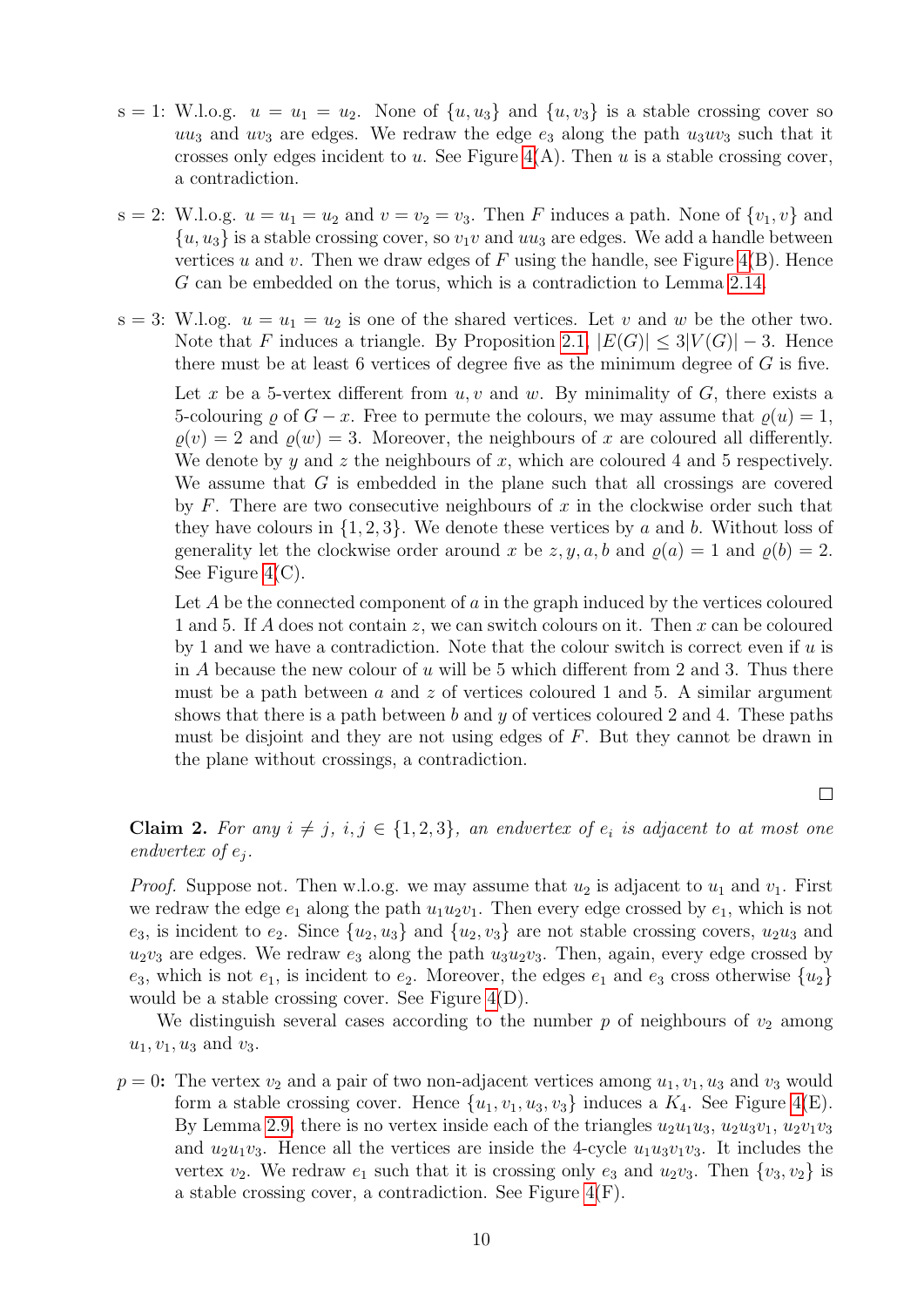

<span id="page-10-0"></span>Figure 4: The three black edges are covering all the crossings.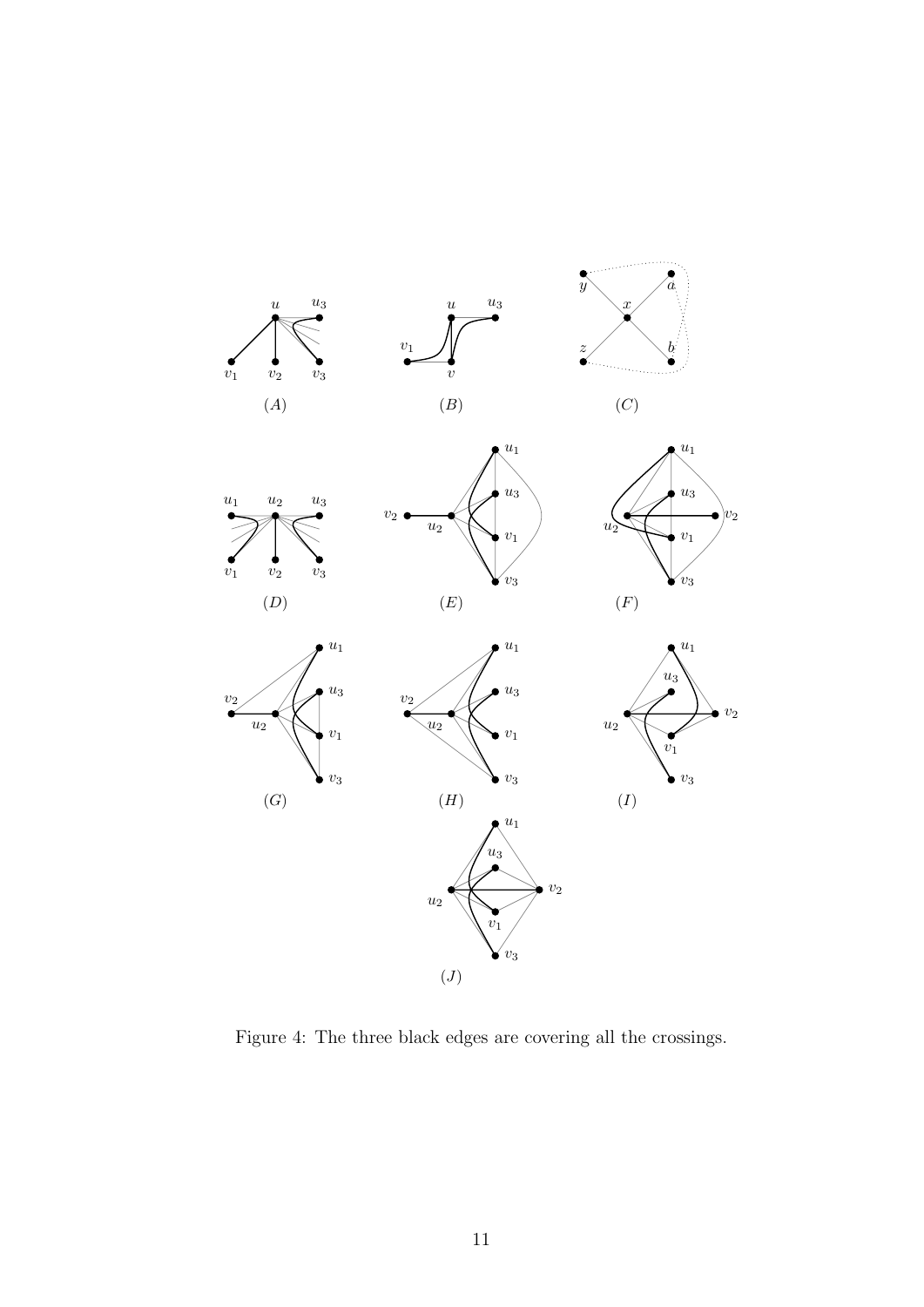- $p = 1$ : Without loss of generality we may assume that the neighbour of  $v_2$  is  $u_1$ . None of  $\{v_2, v_1, u_3\}$  and  $\{v_2, v_1, v_3\}$  is a stable crossing cover so  $u_3v_1$  and  $v_1v_3$  are edges. By Lemma [2.9,](#page-4-0) there is no vertex inside each of the triangles  $u_2u_3v_1$  and  $u_2v_1v_3$ . See Figure [4\(](#page-10-0)G). Thus the edge  $e_3$  could be drawn inside these triangles and the set F can be changed to  $F' = \{e_1, e_2, u_2v_1\}$ . Two edges of  $F'$  share an endvertex which is a contradiction to Claim [1.](#page-8-0)
- $p \in \{2, 3\}$ : We further distinguish two sub-cases. Either two neighbours of  $v_2$  in  $\{u_1, v_1, u_3, v_3\}$ are joined by an edge of F or not.

In the second case, without loss of generality, we may assume that the vertices adjacent to  $v_2$  are  $u_1$  and  $v_3$ . Now by Lemma [2.11](#page-5-3) there is no vertex inside the 4-cycle  $v_2u_1u_2v_3$ . Hence  $e_2$  can be drawn inside this cycle. See Figure [4\(](#page-10-0)H). Since the removal of  $\{e_1, e_3\}$  does not make G planar,  $v_1v_3$  is inside  $v_2u_1u_2v_3$ . Hence the set  $F' = \{e_1, e_3, u_1v_3\}$  contradicts Claim [1.](#page-8-0)

In the first case, we may assume w.l.o.g. that  $v_2$  is adjacent to  $u_1$  and  $v_1$ . We first redraw  $e_1$  along the path  $u_1v_2v_1$ . Now all the edges crossing  $e_1$  are incident to  $v_2$ . Thus  $\{v_2, u_3\}$  or  $\{v_2, v_3\}$  form a stable crossing cover. See Figure [4\(](#page-10-0)I).

 $p = 4$ : See Figure [4\(](#page-10-0)J). We repeatedly use Lemma [2.11](#page-5-3) which implies that the 4-cycles  $u_2u_3v_2u_1$ ,  $u_2u_3v_2v_1$ ,  $u_2v_1v_2v_3$  and  $u_2v_3v_2u_1$  are not separating. This means that the graph contains only six vertices. This is a contradiction because the unique 6-critical graph on six vertices is  $K_6$ .

 $\Box$ 

Since  $\{u_1, u_2, u_3\}$  is not a stable crossing cover, it must induce at least one edge, say  $u_1u_2$ . Then Claim [2](#page-9-0) implies that  $u_1v_2$  and  $v_1u_2$  are not edges. Now  $\{v_1, u_2, u_3\}$  and  $\{v_1, u_2, v_3\}$  are not stable crossing covers. Thus, by symmetry, we may assume that  $u_2u_3$ and  $v_1v_3$  are edges.  $\{u_1, v_2, u_3\}$  is not a stable crossing cover so  $u_1u_3$  is an edge;  $\{v_1, v_2, u_3\}$ is not a stable crossing cover so  $v_1v_2$  is an edge;  $\{u_1, v_2, v_3\}$  is not a stable crossing cover so  $v_2v_3$  is an edge. Hence there are two triangles  $u_1u_2u_3$  and  $v_1v_2v_3$ , which are not separating by Lemma [2.9.](#page-4-0)

W.l.o.g. two possibilities occur. Either the edges of  $F$  do not cross each other or one pair of them is crossing. If they do not cross (Figure  $5(A)$ ), G can be embedded on the torus by adding a handle into the triangles and drawing the edges of  $F$  on the handle, which contradicts Lemma [2.14.](#page-5-2)



<span id="page-11-0"></span>Figure 5: The last case of Theorem [1.6.](#page-1-2)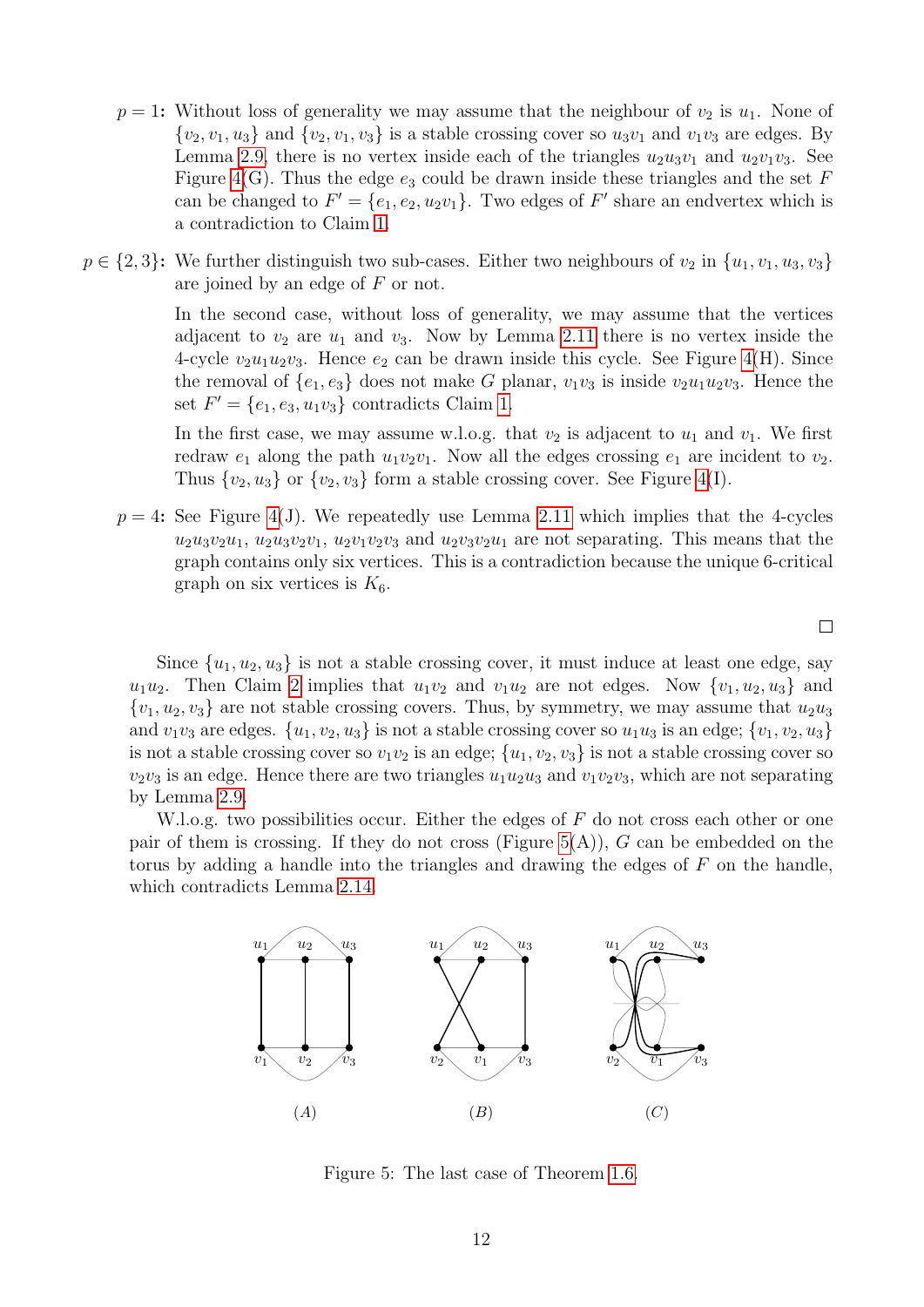If they cross (Figure [5\(](#page-11-0)B)), it is possible to draw G on the Klein bottle, see Figure 5(C). which contradicts Lemma [2.15.](#page-6-1) П

## 5 5-colouring graphs with 4 crossings

<span id="page-12-0"></span>In this section we prove the following Theorem [5.1,](#page-12-0) which is equivalent to Theorem [1.4.](#page-1-0)

**Theorem 5.1.** The unique 6-critical graph with crossing number at most 4 is  $K_6$ .

*Proof.* Suppose, by way of contradiction, that  $G = (V, E)$  is a 6-critical graph with crossing number at most 4 distinct from  $K_6$ . Moreover, one may assume that G is such a critical graph with the minimum number of vertices and with the maximum number of edges on  $|V(G)|$  vertices.

Moreover, assume that we have a nice optimal drawing of G. By Theorem [1.6,](#page-1-2) there are four crossings and every edge is crossed at most once.

Since G is 6-critical, every vertex has degree at least 5. By Proposition [2.1,](#page-2-0)  $|E| \le$  $3|V| - 6 + cr(G) \leq 3|V| - 2$ . Hence there are at least four vertices of degree 5.

Let v be an arbitrary 5-vertex and  $v_i$ ,  $1 \leq i \leq 5$  be the neighbours of v in the counterclockwise order around v. By criticality of G,  $G - v$  admits a 5-colouring  $\phi$ . Necessarily, all the  $v_i$  are coloured differently, otherwise  $\phi$  could be extended to v.

For any  $i \leq j$ , there is a path, denoted by  $v_i - v_j$ , from  $v_i$  to  $v_j$  such that all its vertices are coloured in  $\phi(v_i)$  or  $\phi(v_j)$ . Otherwise,  $v_j$  is not in the connected component A of  $v_i$ in the graph induced by the vertices coloured  $\phi(v_i)$  and  $\phi(v_j)$ . Hence by exchanging the colours  $\phi(v_i)$  and  $\phi(v_j)$  on A, we obtain a 5-colouring  $\phi'$  of  $G - v$  such that no neighbour of v is coloured  $\phi(v_i)$ . Hence by assigning  $\phi(v_i)$  to v we obtain a 5-colouring of G, a contradiction.

Let q be the number of crossed edges incident to  $v$ .

#### <span id="page-12-2"></span>Claim 3.  $q \neq 0$ .

*Proof.* The union of the  $v_i - v_j$ ,  $i \neq j$ , is a subdivision of  $K_5$  in  $G - v$ . If  $q = 0$  then the  $v_i, 1 \le i \le 5$ , are in one face after the removal of v. By Lemma [2.5,](#page-3-1) such a subdivision requires 5 crossings which contradicts the assumption of at most four crossings.  $\Box$ 

#### <span id="page-12-1"></span>Claim 4.  $q \neq 1$ .

*Proof.* Suppose to the opposite that  $q = 1$ . Without loss of generality, we may assume that the crossed edge is  $vv_1$ .

The path  $v_2 - v_4$  must cross the two paths  $v_1 - v_3$  and  $v_3 - v_5$ . Since every edge is crossed at most once then  $v_2v_4$  is not an edge.

Let G' be the graph obtained from  $G - v$  by identifying  $v_2$  and  $v_4$  into a new vertex  $v'$ . By Lemma [2.8,](#page-4-2) G' is not 5-colourable. Now G' has at most three crossings because we removed the crossed edge  $vv_1$  together with v. So, by minimality of  $G, G'$  contains a subgraph H isomorphic to  $K_6$ . Moreover, H must contain v' since G contains no  $K_6$ . Since G' has only three crossings we can use Lemma [2.4.](#page-3-2) Let  $u_1$  and  $u_2$  be vertices of H which form a triangular face together with  $v'$  and let  $u_3, u_4$  and  $u_5$  be the vertices forming the other triangular face. Without loss of generality, we may assume that  $u_3u_4u_5$  is inside  $v'u_1u_2$  as in Figure [6\(](#page-13-0)A).

Let us now consider the situation in  $G$ . Instead of discussing many rotations of  $K_6$  we rather fix  $K_6$  and try to investigate possible placings of v and its neighbours. We denote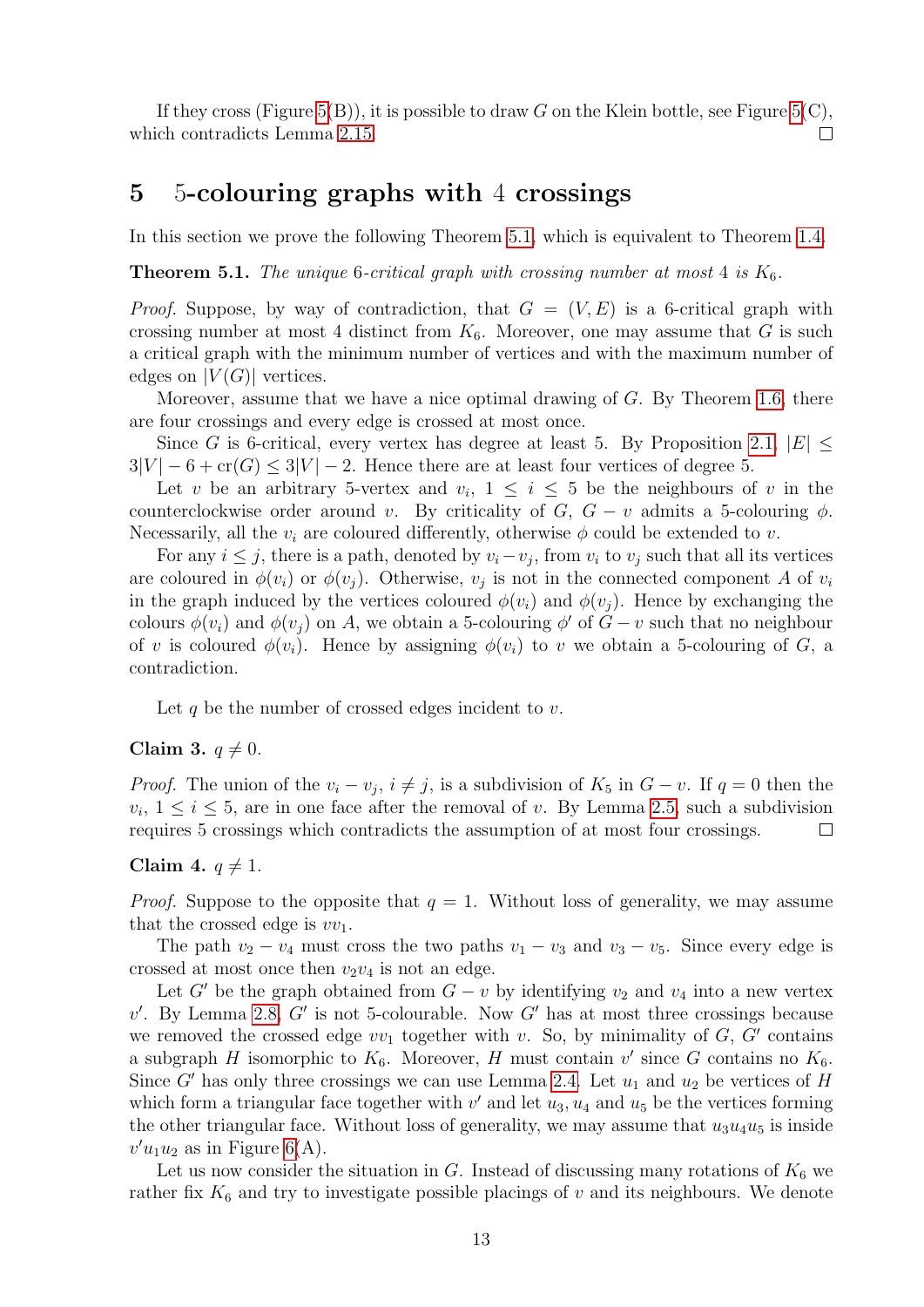

<span id="page-13-0"></span>Figure 6:  $K_6$  when identifying two neighbours of v.

the neighbours of v which were identified by x and y (i.e.  $\{v_2, v_4\} = \{x, y\}$ ). Let a and b be the two other neighbours of v such that va and vb are not crossed  $({a, b} = {v_3, v_5})$ . Moreover, we assume that in the counterclockwise order around v, the sequence is  $x, a, y, b$ . Note that the vertex  $v_1$  may be inserted anywhere in the sequence.

One of the identified vertices, say x, is adjacent to at least two vertices of  $\{u_3, u_4, u_5\}$ .

1) Assume first that x is adjacent to  $u_3, u_4$  and  $u_5$ . Then since G has no  $K_6$ , it is not adjacent to some vertex in  $\{u_1, u_2\}$ , say  $u_2$ . Thus  $yu_2 \in E$ .

The vertex a is either inside  $u_2yvx$  or is  $u_2$ . See Figure [6\(](#page-13-0)B) and (C), respectively. The path  $a - b$  (represented by dotted line in the figure) necessarily uses  $u_2$ . Since colours  $\phi(a)$  and  $\phi(b)$  alternate on  $a - b$ , this path cannot contain x nor  $u_3$ ,  $u_4$  and  $u_5$ . The paths  $a - b$  and avb separate x and y and there must be paths  $v_1 - x$  and  $v_1 - y$ . Thus at least one of them must cross the path  $a - b$ . But none of the four crossings is available for that, a contradiction.

2) Let us now assume that x is adjacent to only two vertices of  $\{u_3, u_4, u_5\}$ , say  $u_4$  and  $u_5$ . Then  $u_3$  is adjacent to y. (Possibly  $u_4$  and y are adjacent too.) The path  $a - b$ must go through  $u_4$  and then continue to  $u_1$  or  $u_2$ . It cannot go through  $u_3$  or  $u_5$ since the colours on the path alternate. See Figure  $6(D)$  and  $(E)$ .

The path  $x - y$  must cross  $a - b$ . Hence either  $x - y$  goes through  $u_3y$  and  $a - b$ through  $u_4u_2$  or  $x - y$  goes through  $xu_5$  and  $a - b$  through  $u_4u_1$ . In both cases, one of the paths  $v_1 - x$  and  $v_1 - y$  must cross  $a - b$ . But there are no more crossings available.

<span id="page-13-1"></span>This completes the proof of Claim [4.](#page-12-1)

 $\Box$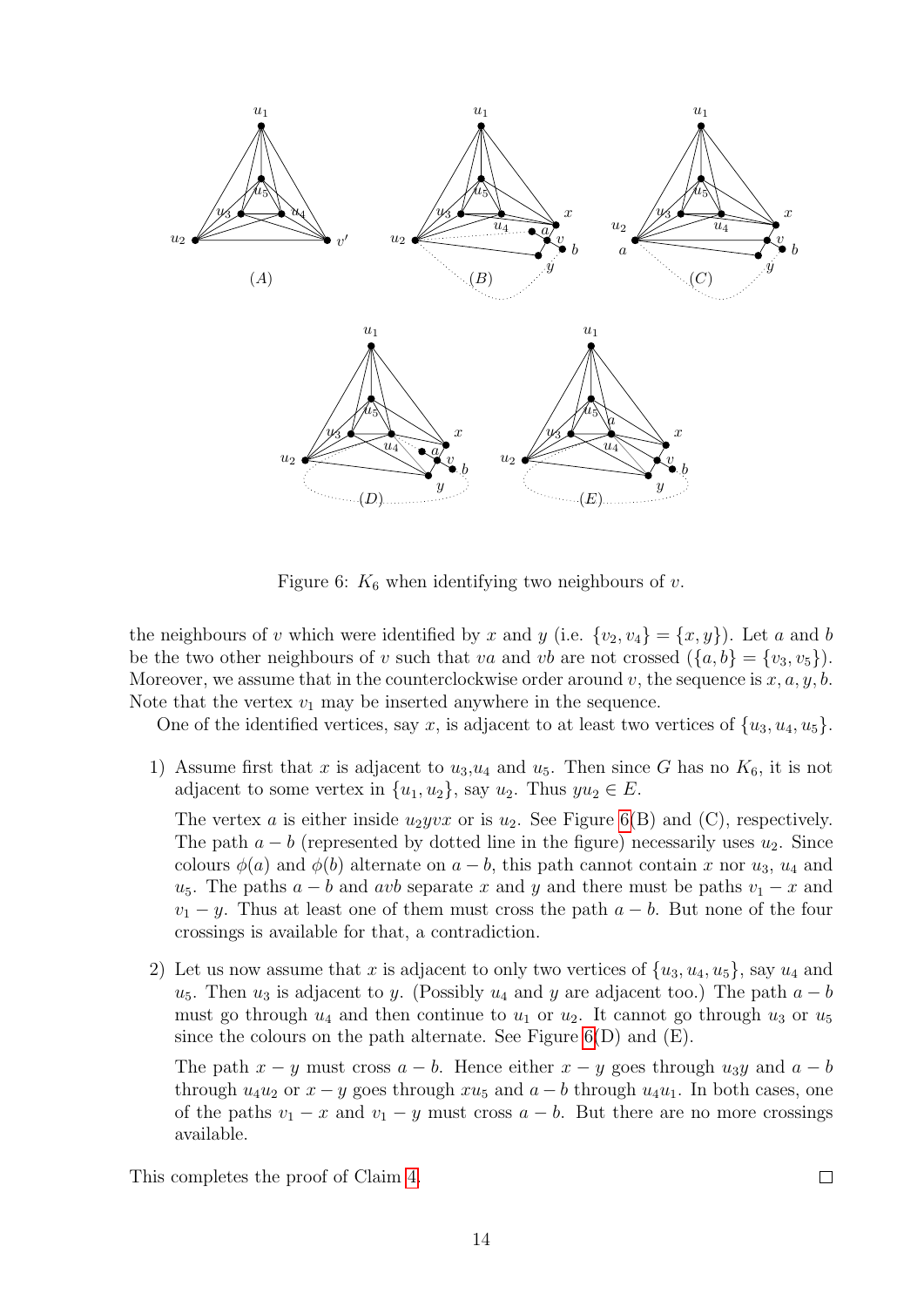#### Claim 5.  $q \neq 2$ .

*Proof.* Suppose to the opposite that  $q = 2$ .

We first prove the following assertion that will be used several times.

Assertion Let x and y be two neighbours of v. Then x and y are adjacent if one of the following holds:

- vx and vy are not crossed;
- $\{x, y\}$  is included in the cluster of some crossing.

Observe that  $G-v$  has at most two crossings. Suppose that x and y are not adjacent. If vx and vy are not crossed, we can identify x and y along xvy without adding any new crossing. If  $\{x, y\}$  is included in the cluster of some crossing, we can identify x and y along the edges of this crossing without adding any new crossing. Hence in both cases  $(G - v)/\{x, y\}$  has a planar drawing with at most 2 crossings. Then Lemma [2.8](#page-4-2) and Theorem [4.1](#page-7-0) yield a contradiction. This proves the Assertion.

Assume that the crossed edges are consecutive, say  $vv_1$  and  $vv_2$ . By the Assertion,  $v_3v_5$  is an edge. See Figure [7\(](#page-15-0)A). If  $v_3v_5$  is not crossed or crosses either  $vv_1$  and  $vv_2$  then the cycle  $vv_3v_5$  is regular, which contradicts Lemma [2.9.](#page-4-0) If  $v_3v_5$  is crossed by another edge then the cycle  $vv_3v_5$  contradicts Lemma [2.10.](#page-4-3) Henceforth, we may assume that the two crossed edges are not consecutive, say  $vv_2$  and  $vv_5$ .

By the Assertion,  $v_1v_3$ ,  $v_1v_4$  and  $v_3v_4$  are edges. If  $v_1v_3$  is not crossed then the triangle  $vv_1v_3$  is separating because  $v_2$  and  $v_4$  are on the opposite sides. This contradicts Lemma [2.9.](#page-4-0) If  $v_1v_3$  is crossed it can be redrawn along the path  $v_1vv_3$  with one crossing with  $vv_2$ . Symmetrically, we assume that  $v_1v_4$  is crossing  $vv_5$ . See Figure [7\(](#page-15-0)B).

By the Assertion,  $\{v_1v_2, v_2v_3, v_4v_5, v_5v_1\} \subset E(G)$ . See Figure [7\(](#page-15-0)C).

Let  $C = \{c_1c_2, c_3c_4\}$  and  $D = \{d_1d_2, d_3d_4\}$  be the two crossings not having v in their cluster. For convenience and with a slight abuse of notation, we denote by  $C$  (resp.  $D$ ) both the crossing C (resp. D) and its cluster. For  $X \in \{C, D\}$ , let  $a(X) := |X \cap N(v)|$ . Without loss of generality, we may assume that  $a(C) \leq a(D)$ .

A vertex u is a *candidate* if it is not adjacent to v. There is no candidate u common to both C and D otherwise  $\{u, v\}$  would be a stable crossing cover. There are no nonadjacent candidate vertices  $c \in C$  and  $d \in D$  otherwise  $\{v, c, d\}$  would be a stable crossing cover.

Assume that  $a(D) = 4$ . The vertex  $v_1$  cannot be in D because it is already adjacent to all the other neighbours of v by edges not in D. Thus  $D = \{v_2, v_3, v_4, v_5\}$ . But then, by the Assertion,  $v_2v_5$  is an edge. So  $N(v) \cup \{v\}$  induces a  $K_6$ , a contradiction. Hence  $a(C) \leq a(D) \leq 3$ .

Suppose now that  $X \in \{C, D\}$  does not induce a  $K_4$ . Then two vertices  $x_1$  and  $x_2$ of X are not adjacent. One can add the edge  $x_1x_2$  and draw it along the edges of the crossing such that no new crossing is created. Hence by the choice of  $G$ , the obtained graph  $G \cup x_1x_2$  contains a  $K_6$ . Since  $K_6$  has crossing number 3, one of the crossings containing v in its cluster must be used. So v belongs to the  $K_6$  and hence the  $K_6$  is induced by  $\{v\} \cup N(v)$ . In such case edges  $v_2v_4$  and  $v_3v_5$  cross and hence form C or D, which is not possible since  $a(C) \leq a(D) \leq 3$ .

Hence both C and D induce a  $K_4$ . Thus the candidates in  $C \cup D$  induce a complete graph. So there are at most five of them. Since  $C \cap D$  contains no candidate, we have  $a(C) + a(D) \geq 3$  and so  $2 \leq a(D) \leq 3$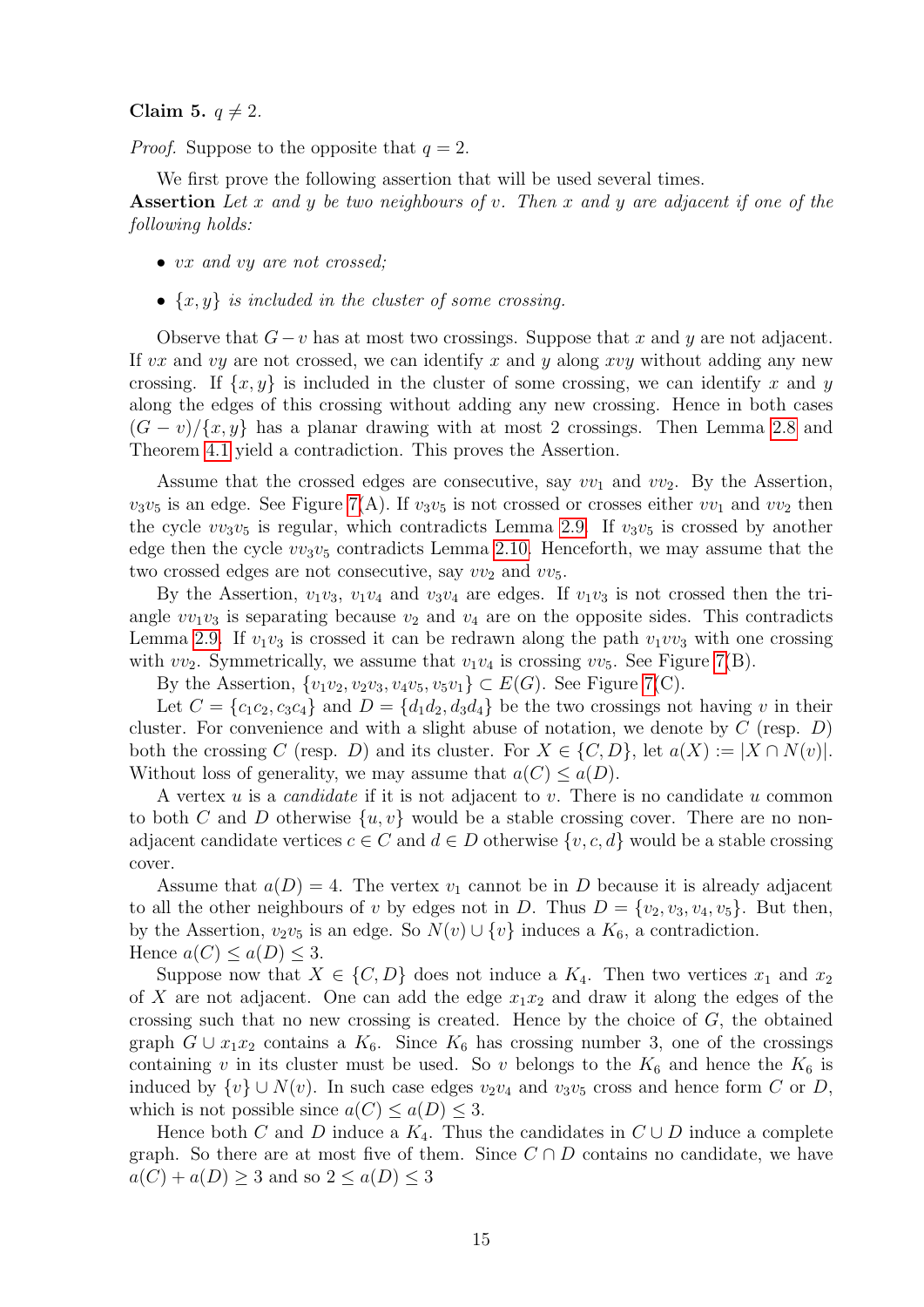











<span id="page-15-0"></span>Figure 7: Two crossed edges.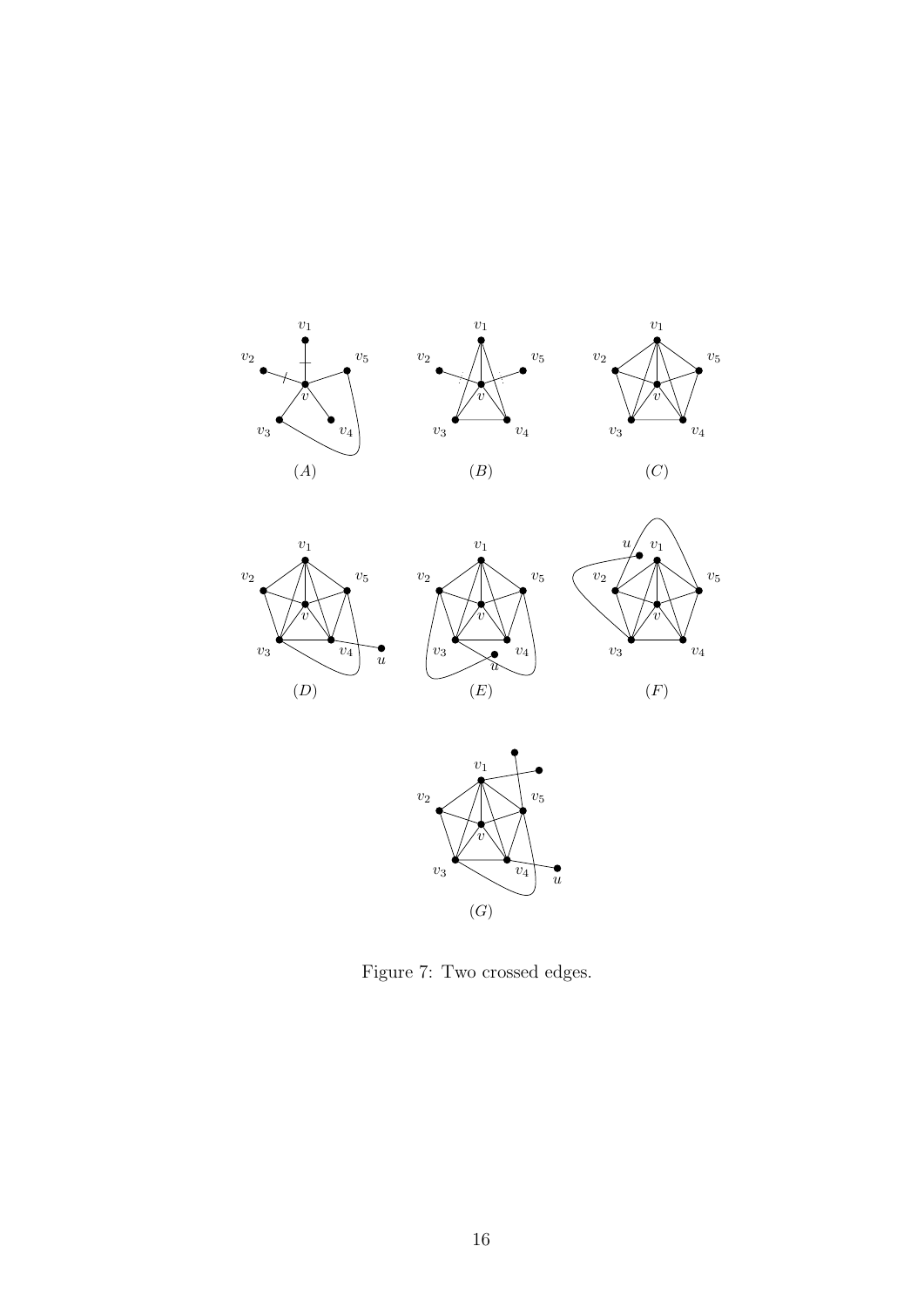Assume that  $a(D) = 2$  and thus  $1 \le a(C) \le 2$ . Then C (resp. D) contains a set C' (resp.  $D'$ ) of two candidates. All the vertices of  $C'$  are adjacent to all the vertices of  $D'$ . But since both C and D contain a vertex in  $N(v)$ , drawing all the edges between these two sets requires one more crossing, a contradiction. Hence  $a(D) = 3$ .

Thus, an edge of D has its two endvertices in  $N(v)$  and so it is  $v_2v_5$ ,  $v_2v_4$  or  $v_3v_5$ . Let u be the unique candidate of D.

Assume first that  $v_1 \in D$ . Then  $v_1u$  is an edge of D. Moreover, C must be on the paths  $v_2 - v_4$  and  $v_3 - v_5$ . Since edges are crossed at most once  $D = \{v_1u, v_2v_5\}$ . Let w be a candidate vertex in C. Then w is outside the cycle  $vv_2v_5$ . But the only neigbour of  $v_1$  outside this cycle is u which is distinct from w because the crossings C and D have no candidate vertex in common. Thus  $\{w, v_1\}$  is a stable crossing cover, a contradiction to Lemma [2.7.](#page-4-1)

So  $v_1 \notin D$ .

By symmetry, we may assume that D is either  $\{v_3v_5, v_4u\}$  (Figure [7\(](#page-15-0)D)) or  $\{v_3v_5, v_2u\}$ (Figure [7\(](#page-15-0)E)) or  $\{v_2v_5, v_3u\}$  (Figure 7(F)). In the second and third cases, Lemma [2.10](#page-4-3) is contradicted by the cycle  $v_3v_4v_5$  and  $v_1v_2v_5$  respectively. Hence  $D = \{v_3v_5, v_4u\}.$ 

The set  $\{v_2, v_4\}$  is stable and covers the three crossings distinct from C. Hence  $\{v_2, v_4\}$ does not intersect C, otherwise it would be a stable crossing cover. So  $C \cap N(v) \subset$  $\{v_1, v_3, v_5\}$ . The edge  $v_1v_5$  is not crossed, otherwise it could be redrawn along the edges of the crossing  $\{vv_5, v_1v_4\}$  to obtain a drawing of G with less crossings. Furthermore,  $v_1v_3$ and  $v_3v_5$  are not in C because they are in some other crossing. Hence  $a(C) \leq 2$ .

Let  $B$  be the set of candidates of  $C$ . Recall that all vertices of  $B$  are adjacent to  $u$ . Moreover, every vertex  $b \in B$  is adjacent to a vertex of  $\{v_2, v_4\}$  otherwise  $\{v_2, v_4, b\}$  is a stable crossing cover. But  $v_4$  and u are separated by  $v_3v_4v_5$ , so all vertices of B are adjacent to  $v_2$ . Now the graph induced by the edges between B and  $\{u, v_2\}$  is a complete bipartite graph. Moreover, its induced drawing has no crossing and the vertices of each part are in a common face. Thus, by Lemma [2.6,](#page-3-3)  $|B| < 2$ .

So  $a(C) = 2$ . Recall that  $C \cap N(v) \subset \{v_1, v_3, v_5\}$ . Suppose that  $C \cap N(v) = \{v_1, v_3\}$ . The closed curve formed by the path  $v_3v_1$  and the two "half-edges" connecting  $v_1$  to  $v_3$  in C separates  $v_2$  and u. Then the vertices of B cannot be adjacent to both u and  $v_2$ , a contradiction. Similarly, we obtain a contradiction if  $C \cap N(v) = \{v_3, v_5\}$ . Hence we may assume that  $C \cap N(v) = \{v_1, v_5\}.$  But then connecting the vertices of B to those of  $\{v_2, v_4\}$  would

require one more crossing. See Figure [7\(](#page-15-0)G). This completes the proof of Claim [5.](#page-13-1)

<span id="page-16-0"></span>Claim 6.  $q \neq 3$ .

*Proof.* Suppose that  $q = 3$ .

Let  $C$  be the crossing whose cluster does not contain  $v$ . It contains no candidate  $u$ otherwise  $\{u, v\}$  would be a stable crossing cover. Hence  $C \subset N(v)$ .

Assume first that the three crossed edges incident to  $v$  are consecutive, say the crossed edges are  $vv_1, vv_2$  and  $vv_5$ . By the Assertion,  $v_3v_4$  is an edge. See Figure [8\(](#page-17-0)A). Up to symmetry, the cluster of C is one of the following three sets  $\{v_1, v_2, v_3, v_4\}$  or  $\{v_2, v_3, v_4, v_5\}$ or  $\{v_1, v_2, v_4, v_5\}.$ 

•  $C = \{v_1, v_2, v_3, v_4\}$ . Then the edges of C are not  $v_1v_4$  and  $v_2v_3$  because it is impossible to draw them such that each is crossed exactly once. Hence  $C = \{v_1v_3, v_2v_4\}.$ 

 $\Box$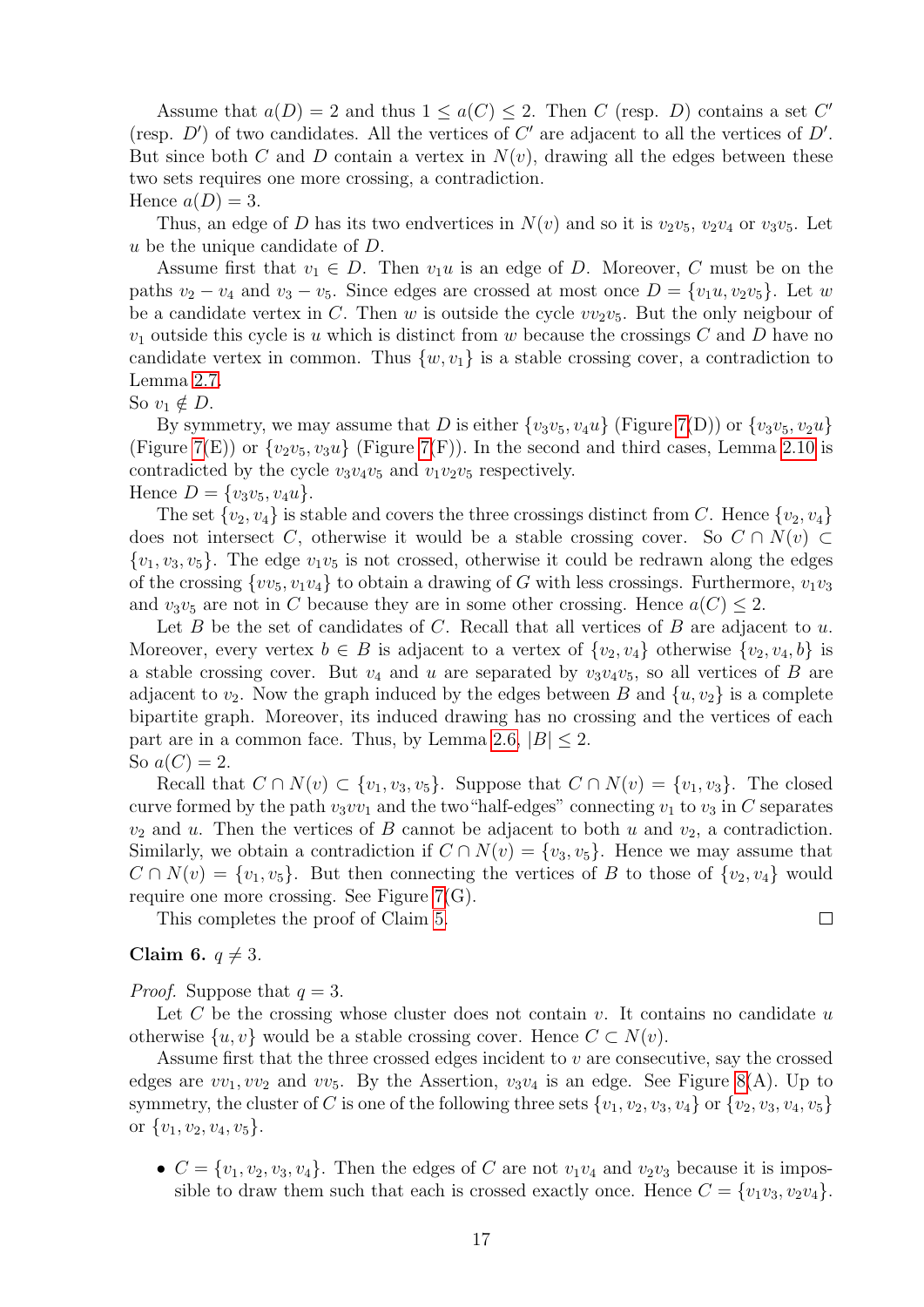

<span id="page-17-0"></span>Figure 8: Three consecutive crossed edges.

The Jordan curve formed by the path  $v_1v_4$  and the two "half-edges" connecting  $v_1$ to  $v_4$  in C separates  $\{v_2, v_3\}$  and  $v_5$ . See Figure [8\(](#page-17-0)B). Moreover, it is crossed only once (on edge  $v_1v$ ), while two crossings are needed, one for each of the disjoint paths  $v_2 - v_5$  and  $v_3 - v_5$ , a contradiction.

•  $C = \{v_2, v_3, v_4, v_5\}$ . Then the edges of C are not  $v_2v_3$  and  $v_4v_5$  because it is impossible to draw them such that each is crossed exactly once. Hence  $C = \{v_2v_4, v_3v_5\}$ . Hence by the Assertion,  $v_2v_3$ ,  $v_4v_5$  and  $v_2v_5$  are edges. The triangle  $vv_2v_3$  has only one crossed edge. So, by Lemma [2.10,](#page-4-3) it is not separating. Thus its interior is empty and the edge crossing  $vv_2$  is incident to  $v_3$ . Let u be the second endvertex of this edge. By symmetry, the interior of  $vv_4v_5$  is empty and the edge crossing  $vv_5$  is  $v_4t$ for some vertex  $t$ .

If  $u = t = v_1$ , then by the Assertion  $v_1v_2$  and  $v_1v_5$  are edges. So  $N(v) \cup \{v\}$  induces a  $K_6$ , a contradiction. Hence without loss of generality we may assume that  $u \neq v_1$ . See Figure [8\(](#page-17-0)C).

The interiors of the cycles  $vv_2v_3$ ,  $vv_3v_4$  and  $v_2v_3v_4$  contain no vertices by Lemma [2.9.](#page-4-0) Hence  $v_3$  is a 5-vertex. Moreover, its two neighbours u and v are not adjacent and  $(G - v_3)/\{u, v\}$  has at most two crossings. Then Theorem [4.1](#page-7-0) and Lemma [2.8](#page-4-2) yield a contradiction.

•  $C = \{v_1, v_2, v_4, v_5\}$ . The crossing C is neither  $\{v_1v_2, v_4v_5\}$  nor  $\{v_1v_5, v_2v_4\}$  since it is impossible to draw so that every edge is crossed exactly once. Hence  $C =$  $\{v_1v_4, v_2v_5\}$ . By the Assertion,  $v_2v_4 \in E(G)$ . Then the triangle  $vv_2v_4$  contradicts Lemma [2.10.](#page-4-3)

Suppose now that the three crossed edges incident to  $v$  are not consecutive. Without loss of generality, we assume that these edges are  $vv_1$ ,  $vv_3$  and  $vv_4$ .

By the Assertion,  $v_2v_5$  is an edge. If  $v_2v_5$  is not crossed then  $vv_2v_5$  is a separating triangle, contradicting Lemma [2.9.](#page-4-0) So  $v_2v_5$  is crossed. It could not cross  $vv_3$  nor  $vv_4$ otherwise  $vv_2v_5$  would be a regular cycle contradicting Lemma [2.9.](#page-4-0) Moreover,  $v_2v_5$  cannot be in C otherwise  $vv_2v_5$  would contradict Lemma [2.10.](#page-4-3) Hence  $v_2v_5$  crosses  $vv_1$ .

By the Assertion,  $v_1v_2$  and  $v_1v_5$  are edges. Moreover they are not crossed, otherwise they could be redrawn along the edges of the crossing  $\{vv_1, v_2v_5\}$  to obtain a drawing of G with less crossings. See Figure  $9(A)$ .

Consider the paths  $v_2 - v_4$  and  $v_3 - v_5$ . If they cross, it is through C. Since  $C \subset N(v)$ , the paths  $v_2 - v_4$  and  $v_3 - v_5$  are actually edges. See Figure [9\(](#page-18-0)B). But one can redraw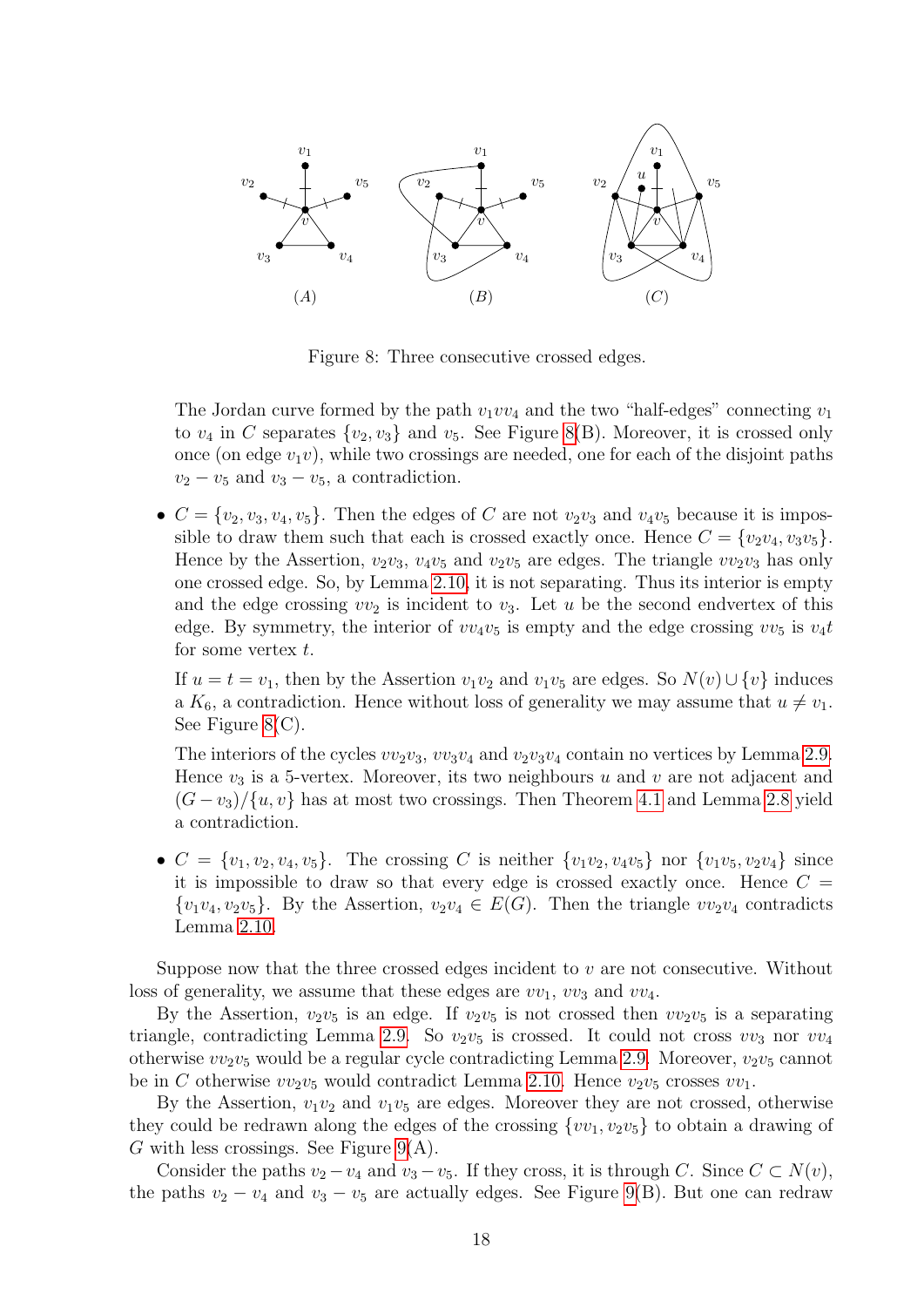

<span id="page-18-0"></span>Figure 9: Three non-consecutive crossed edges.

 $v_2v_5$  along the edges of C to obtain a drawing of G with less crossings, a contradiction.

Suppose now that  $v_2 - v_4$  and  $v_3 - v_5$  do not cross. By symmetry, we may assume that  $v_2 - v_4$  cross  $vv_3$ . The paths  $v_1 - v_4$  and  $v_3 - v_5$  cross. It must be through C so  $v_1v_4$  and  $v_3v_5$  are both edges. See Figure [9\(](#page-18-0)C). By the Assertion,  $v_1v_3$ ,  $v_3v_4$  and  $v_4v_5$  are edges.

If  $v_2v_4$  is also an edge, the Assertion implies that  $v_2v_3$  is also an edge. Then  $N(v) \cup \{v\}$ induces a  $K_6$ , a contradiction. Hence  $v_2v_4 \notin E(G)$ .

By Lemma [2.10,](#page-4-3) the cycle  $vv_4v_5$  is not separating, so its interior contains no vertex and  $vv_4$  is crossed by an edge with  $v_5$  as an endvertex. Let z be the other endvertex of this edge. As an edge is crossed at most once, z is inside  $vv_3v_4$ . See Figure [9\(](#page-18-0)D).

Let ab be the edge which is crossing  $vv_3$ . The sets  $\{v_5, a\}$  and  $\{v_5, b\}$  are not stable otherwise they would be a stable crossing cover. Hence  $v_5a$  and  $v_5b$  are both edges. Thus  $ab = v_2z$ . See Figure [9\(](#page-18-0)E). Now  $v_1z$  is not an edge and hence  $\{v_1, z\}$  is a stable crossing cover, contradicting Lemma [2.7.](#page-4-1)

This completes the proof of Claim [6.](#page-16-0)

### <span id="page-18-1"></span>Claim 7.  $q \neq 4$

*Proof.* By way of contradiction, suppose that  $q = 4$ . Then  $\{v\}$  is a stable crossing cover, a contradiction.  $\Box$ 

Claims [3,](#page-12-2) [4,](#page-12-1) [5,](#page-13-1) [6](#page-16-0) and [7](#page-18-1) yields a contradiction. This finishes the proof of Theorem [5.1.](#page-12-0)  $\Box$ 

## 6 Further research

#### 6.1 Extending our results

Theorem [4.1](#page-7-0) states that if a graph can be made planar by removing at most  $2k$  edges then it is  $(4 + k)$ -colourable. We believe that this is not tight. Thus a natural question is

 $\Box$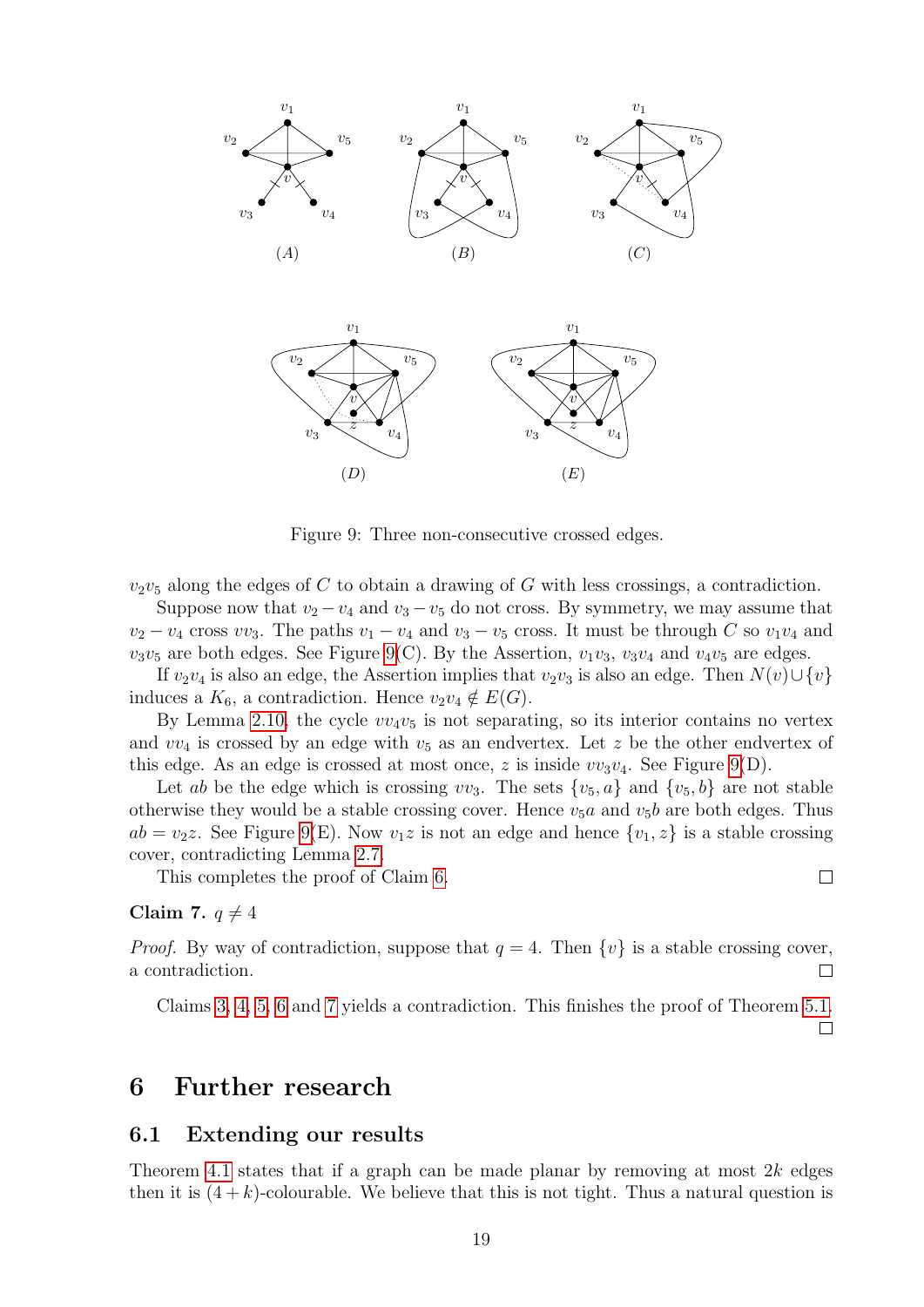the following:

**Problem 6.1.** Let k be a positive integer. What is the maximum  $q(k)$  of the chromatic number over all the graphs for which there exists a set F of at most k edges such that  $G \setminus F$  is planar?

Clearly,  $g(1) = g(2) = 5$  by Theorem [4.1](#page-7-0) and because  $K_5$  is not planar and  $g(3) = 6$ by Theorem [4.1](#page-7-0) and because  $cr(K_6) = 3$ . For larger value of k, we also believe that the optimal value is given by a complete graph. It is also very likely that the complete graph  $K_{g(k)}$  is the unique  $g(k)$ -critical graphs that can be made planar by removing k edges. It is in particular the case for  $k = 6$  and  $k = 7$ . Indeed by Proposition [2.1,](#page-2-0) at least 6 edges are needed to make  $K_7$  planar and there is a set of 6 edges whose removal leaves  $K_7$  planar. See Figure [10.](#page-19-0)



<span id="page-19-0"></span>Figure 10: The graph  $K_7$  and a set of edges (in bold) whose removal yields a planar graph.

**Theorem 6.2.** Let G be a graph with  $\omega(G) \leq 6$ . If there is a set F of at most 7 edges such that  $G \setminus F$  is planar then G is 6-colourable.

*Proof.* To prove this theorem, we show that  $K_7$  is the unique 7-critical graph for which there exists a set of at most 7 edges whose removal leaves G planar. A famous result of Dirac [\[4\]](#page-23-6) states if G is r-critical graph and is not  $K_r$  then  $2|E(G)| \ge (r-1)|V(G)|+r-3$ . In particular, if  $r = 7$  then  $|E(G)| \geq 3|V(G)| + 2$ . Hence by Proposition [2.1,](#page-2-0) we need to remove at least 8 edges to make it planar.  $\Box$ 

One of the first problem to tackle is the following conjecture which extends both Theorem [1.6](#page-1-2) and Theorem [1.4.](#page-1-0)

**Conjecture 6.3.** If  $\omega(G) \leq 5$  and there exists a set F of at most four edges such that  $G \setminus F$  is planar then  $\chi(G) \leq 5$ .

### 6.2 Critical graphs and colourability

It is easy to derive from Proposition [2.1](#page-2-0) that for  $r \geq 8$ , there are only finitely many r-critical graphs that can be embedded on a fixed surface. As pointed out by Thomassen in [\[16\]](#page-23-3), the number of 7-critical graphs that can be embedded on a fixed surface is also finite. Finally, Thomassen [\[17\]](#page-23-7) completed the results by showing that the number of 6-critical subgraphs is finite for any fixed surface  $\Sigma$ . This implies in particular the  $(r-1)$ colourability problem for graphs embeddable on  $\Sigma$  is decidable in polynomial time for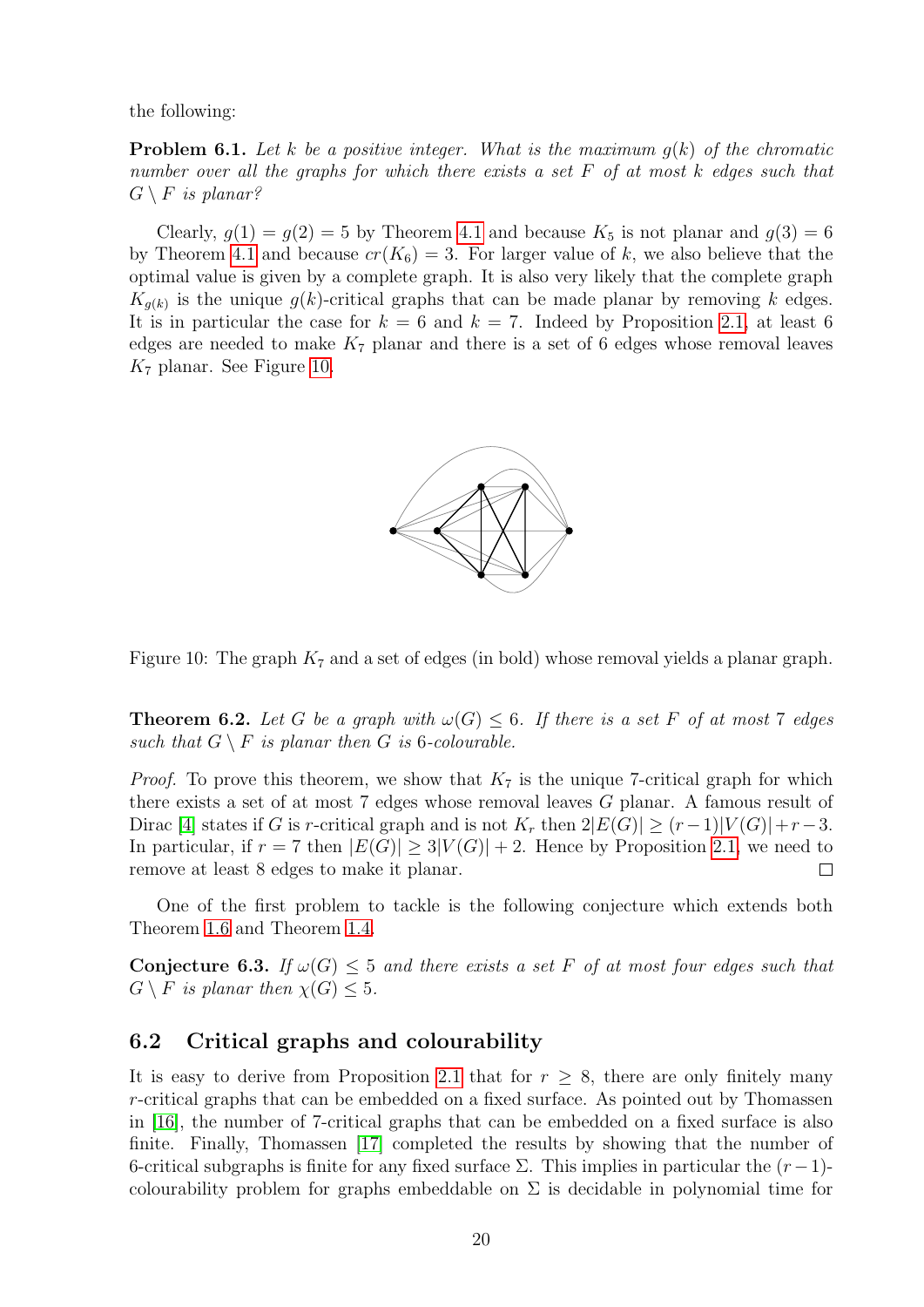any  $r \geq 6$ . On the other hand, deciding 3-colourability is NP-complete for planar graphs (see [\[7\]](#page-23-8)) and thus also for graphs embeddable on any other surface. The complexity of 4-colourability remains open.

<span id="page-20-0"></span>**Problem 6.4.** Let  $\Sigma$  be a fixed surface. Does there exists a polynomial time algorithm for deciding if a graph embeddable on  $\Sigma$  is 4-colourable?

The answer to Problem [6.4](#page-20-0) is only known for the sphere by the Four Colour Theorem. An affirmative answer cannot be obtained in the same way as for  $r - 1 > 5$  because there are infinitely many 5-critical graphs as implied by a result of Fisk [\[6\]](#page-23-9).

If  $cr(G) = k$  then G is embeddable in  $\mathcal{S}_k$  and in  $\mathcal{N}_k$  as well, where  $\mathcal{S}_k$  is an orientable surface of genus k and  $\mathbb{N}_k$  is a non-orientable surface of genus k. Hence for any k and  $r > 6$ , the number of r-critical graphs of crossing number k is finite and so the  $(r - 1)$ colourability problem for graphs of crossing number  $k$  is decidable in polynomial time. However, the design of such a polynomial time algorithm requires the knowledge of the list of 6-critical graphs.

**Problem 6.5.** Let  $k \geq 0$ . What is the list of 6-critical graphs with crossing number at most k?

When  $k \leq 3$ , then the list is empty and if  $k = 4$ , then the list is  $\{K_6\}$ . If  $k = 5$ , then the list contains  $K_6$  and the graph depicted in Figure [3.](#page-7-1) But are there any other?

Similarly to graphs embeddable on a fixed surface, the complexity of 4-colourability problem for graphs with crossing number k is not known.

**Problem 6.6.** Let  $k \geq 0$ . Does there exists a polynomial time algorithm for deciding if a qiven qraph with crossing number  $k$  is 4-colourable?

On the other hand we know, that it cannot be proved by listing all 5-critical graphs as there are infinitely many 5-critical graphs with crossing number one.

### 6.3 Choosability

A list assignment of a graph G is a function L that assigns to each vertex  $v \in V(G)$  a list  $L(v)$  of available colours. An L-colouring is a function  $\varphi: V(G) \to \bigcup_{v} L(v)$  such that  $\varphi(v) \in L(v)$  for every  $v \in V(G)$  and  $\varphi(u) \neq \varphi(v)$  whenever u and v are adjacent vertices of G. If G admits an L-colouring, then it is L-colourable. A graph  $G$  is  $k$ -choosable if it is L-colourable for every list assignment L such that  $|L(v)| \geq k$  for all  $v \in V(G)$ . The *choose number* of G, denoted by  $ch(G)$ , is the minimum k such that G is k-choosable.

Similarly to the chromatic number, one may seek for bounds on the choose number of a graph with few crossings or with independent crossings.

Thomassen [\[15\]](#page-23-10) showed that every planar graph is 5-choosable. In fact, he proved a stronger result.

**Definition 6.7.** An *inner triangulation* is a plane graph such that every inner face of G is bounded by a triangle and its outer face by a cycle  $F = (v_1v_2 \dots v_kv_1)$ .

A list assignment  $L$  of an inner triangulation  $G$  is *suitable* if

- $|L(v_1)| = 1$  and  $|L(v_2)| = 2$ ,
- for every  $v \in V(F) \setminus \{v_1, v_2\}, |L(v)| \geq 3$ , and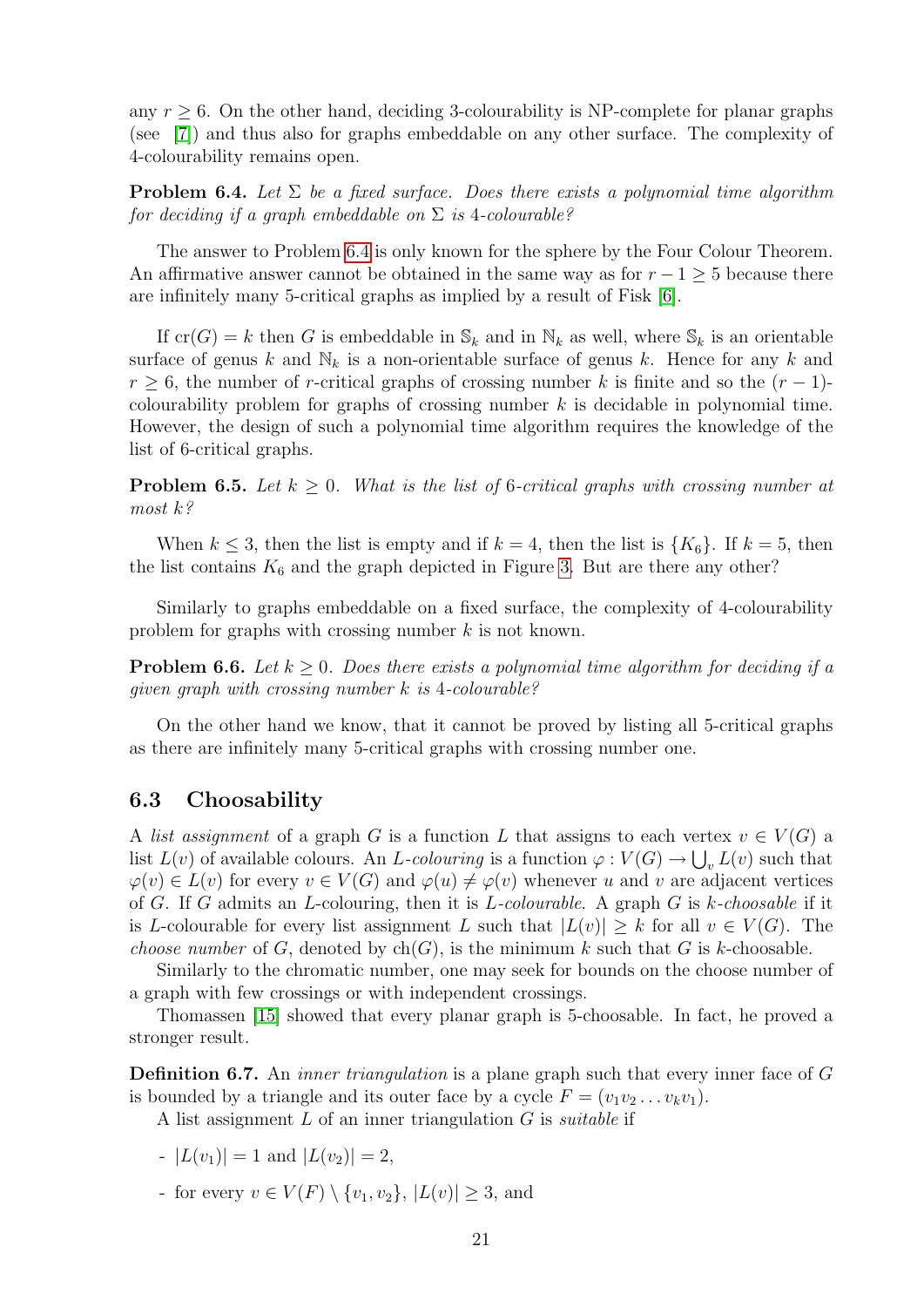- for every  $v \in V(G) \setminus V(F)$ ,  $|L(v)| \geq 5$ .

**Theorem 6.8** (Thomassen [\[15\]](#page-23-10)). If L is a suitable list assignment of an inner triangulation G then G is L-colourable.

**Theorem 6.9.** Let G be a graph. If  $cr(G) = 1$  then  $ch(G) \leq 5$ .

*Proof.* Consider a plane embedding of G with one crossing  $C = \{x_1y_1, x_2y_2\}$ . Without loss of generality, we may assume that  $G$  is in the outer face. Free to add edges, we may assume that the outer face is bounded by the 4-cycle  $x_1x_2y_1y_2x_1$  and that  $G \setminus F$  is an inner triangulation.

Let L be a 5-list assignment of G. Set  $c_1 \in L(x_1)$  and  $c_2 \in L(x_2) \setminus \{c_1\}$ . Let L' be the list assignment defined by  $L'(x_1) = \{c_1\}, L'(x_2) = \{c_1, c_2\}, L'(y_i) = L(y_i) \setminus \{c_1, c_2\}$  for  $i = 1, 2$  and  $L'(v) = L(v)$  for every  $v \in V(F) \setminus \{x_1, x_2, y_1, y_2\}$ . Then L' is a suitable list assignment of  $G \setminus F$ . Hence  $G \setminus F$  admits a proper L'-colouring, which is an L-colouring of  $G$  by the definition of  $G'$ . П

Problem 6.10. Is every graph with crossing number 2 5-choosable?

### 6.4 Graphs with small clique number or large girth

The celebrated Grötzsch Theorem [\[8\]](#page-23-11) asserts that triangle-free (i.e with clique number at most 2) planar graphs are 3-colourable. (See also [\[18\]](#page-23-12) for a short elegant proof.) Together with Theorem [1.4,](#page-1-0) this suggests that the above upper bounds may be lessen when considering graphs with small clique number. We now prove a result analogous to Theorem [1.5](#page-1-4) for  $K_4$ -free graphs.

<span id="page-21-0"></span>**Theorem 6.11.** If G is a  $K_4$ -free graph which has a drawing in the plane in which no two crossings are dependent, then  $\chi(G) \leq 4$ .

*Proof.* Let  $C_i = \{u_i v_i, x_i y_i\}, i \in I$  be the crossings. Since G is  $K_4$ -free, without loss of generality, we may assume that for every  $i \in I$ ,  $u_i x_i$  is not an edge. Let G' be the graph obtained from G by identifying  $u_i$  with  $x_i$  for every  $i \in I$  into a vertex  $z_i$ . The graph  $G'$  is planar. Thus, by the Four Colour Theorem,  $G'$  admits a proper 4-colouring c'. Let us define c by  $c(x_i) = c(x_i) = c'(z_i)$  for every  $i \in I$  and  $c(v) = c'(v)$  for every vertex  $v \in V(G) \cap V(G')$ . Since, for every  $i \in I$ ,  $x_i$  and  $u_i$  are not adjacent, c is a proper 4-colouring of G.  $\Box$ 

Note that Theorem [6.11](#page-21-0) is tight because there exist  $K_4$ -free planar graphs which are not 3-colourable. But can it be improved for triangle-free graphs or is there a trianglefree graph which has a drawing in the plane in which no two crossings are dependent and which is not 3-colourable?

For triangle-free graphs, one can show an analogue to Theorem [1.6.](#page-1-2)

**Theorem 6.12.** Let G be a triangle-free graph. If there is a set F of (at most) 4 edges such that  $G \setminus F$  is planar then  $ch(G) \leq 4$ .

*Proof.* By induction on the number  $n$  of vertices of  $G$ , the result holding trivially when  $n \leq 4$ . A triangle-free planar graph on n vertices has at most  $2n-4$  edges. Hence G has at most  $2n$  edges. Thus either G has a vertex v of degree at most three or it is 4-regular.

In the first case, by the induction hypothesis  $ch(G - v) = 4$ . Let L be a 4-listassignment of  $V(G)$ .  $G-v$  admits an L-colouring c that can be extended to G by assigning to v a colour in its list not assigned to any of its neighbours. So  $G$  is 4-choosable.

In the second case, since  $G$  is triangle-free it contains no  $K_5$  and thus by Brooks Theorem for list-colouring,  $ch(G) \leq 4$ .  $\Box$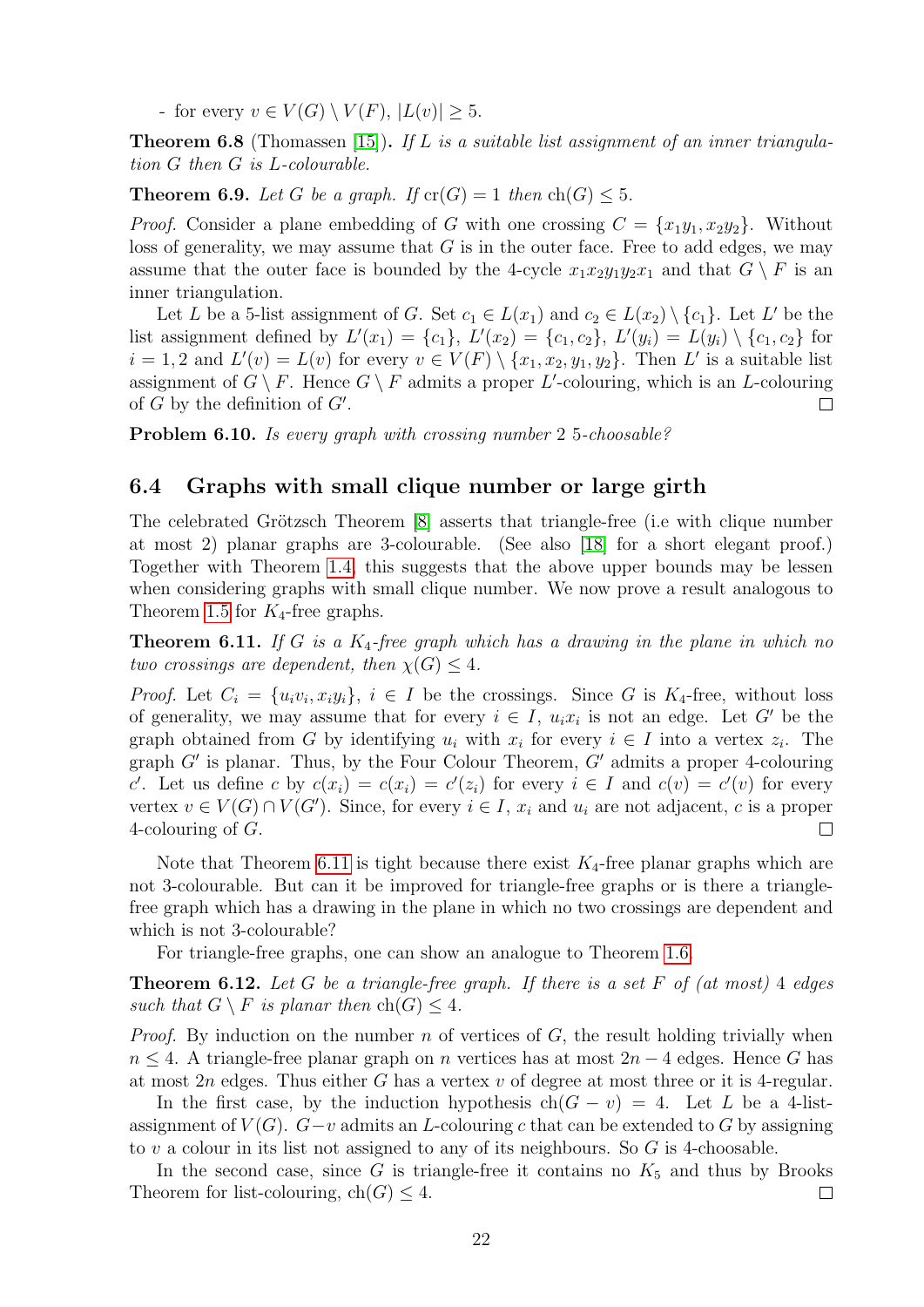For  $C_3$  and  $K_4$  and more generally, for any graph or any family of graph  $\mathcal{F}$ , one can ask the following questions.

**Problem 6.13.** What is the smallest integer  $f_{\mathcal{F}}(k)$  (resp.  $g_{\mathcal{F}}(k)$ ) such that every  $\mathcal{F}$ -free graph G and crossing number at most k is  $f_{\mathcal{F}}(k)$ -colourable (resp.  $g_{\mathcal{F}}(k)$ -choosable)?

In particular, for  $\mathcal{C}_g = \{C_i | i = 3, \ldots, g-1\}$  the family of cycles of length less than g, the  $\mathcal{C}_g$ -free graphs are graphs with girth at least g. Set  $f_g(k) = f_{\mathcal{C}_g}(k)$ . Trivially,  $f_g(k) \le f_h(k)$ if  $g \ge h$ . In particular for any  $g \ge 3$ ,  $f_g(k) \le O(k^{1/4})$  since  $f_3(k) = f(k) = O(k^{1/4})$ . Erdös [\[5\]](#page-23-13) showed that there are graphs with arbitrarily large girth and chromatic number. Hence for any fixed g,  $f_g(k)$  tends to infinity when k tends to infinity. The Grötzsch graph is triangle-free, has crossing number at most 5 and chromatic number 4, so  $f_3(5) \geq 4$ . Thomas and Walls [\[14\]](#page-23-14) proved that every graph of girth at least five which admits an embedding in the Klein bottle is 3-colourable. Since every graph with crossing at most 2 is embeddable in the Klein bottle, it follows that every graph of girth at least 5 and crossing number at most 2 is 3-colourable.

Jensen and Royle [\[9\]](#page-23-15) showed a  $K_4$ -free graph with crossing number at most 6 and chromatic number 5, so  $f_{K_4}(6) \geq 5$ .

One can prove an analogue to Theorem [1.5](#page-1-4) for graphs of large girth.

**Proposition 6.14.** Let G be a graph having a drawing in the plane in which no two crossings are dependent.

- (i) If G has girth at least 5, then  $ch(G) \leq 4$ .
- (ii) If G has girth at least 10, then  $ch(G) \leq 3$ .

*Proof.* Let us prove that G is 3-degenerate (resp. 2-degenerate) if G has girth at least 5 (resp. 10). To do so it suffices to prove that it has a vertex of degree at most 3 (resp. at most 2).

Let n be the number of vertices of G. Since no two crossings are dependent, then  $G$ has at most  $n/4$  crossings. Hence there is a set F of at most  $n/4$  edges such that  $G \backslash F$  is planar. Moreover,  $G \setminus F$  has girth at least 5 (resp. 10), so  $G \setminus F$  has less than  $\frac{10}{6}n$  (resp. 3  $\frac{3}{4}n$ ) edges. Hence G has less than  $\frac{23}{12}n < 2n$  (resp. n). Hence G has a vertex of degree at most 3 (resp. 2).  $\Box$ 

## Acknowledgement

We would like to thank Zdeněk Dvořák, Jiří Fiala, Daniel Král' and Riste Skrekovski for interesting questions and fruitful discussions.

## References

- <span id="page-22-0"></span>[1] M. O. Albertson: Chromatic Number, Independence Ratio, and Crossing Number, Ars Mathematica Contemporanea 1 (2008), 1–6.
- <span id="page-22-1"></span>[2] M. O. Albertson, M. Heenehan, A. McDonough, and J. Wise: Coloring graphs with given crossing patterns, manuscript.